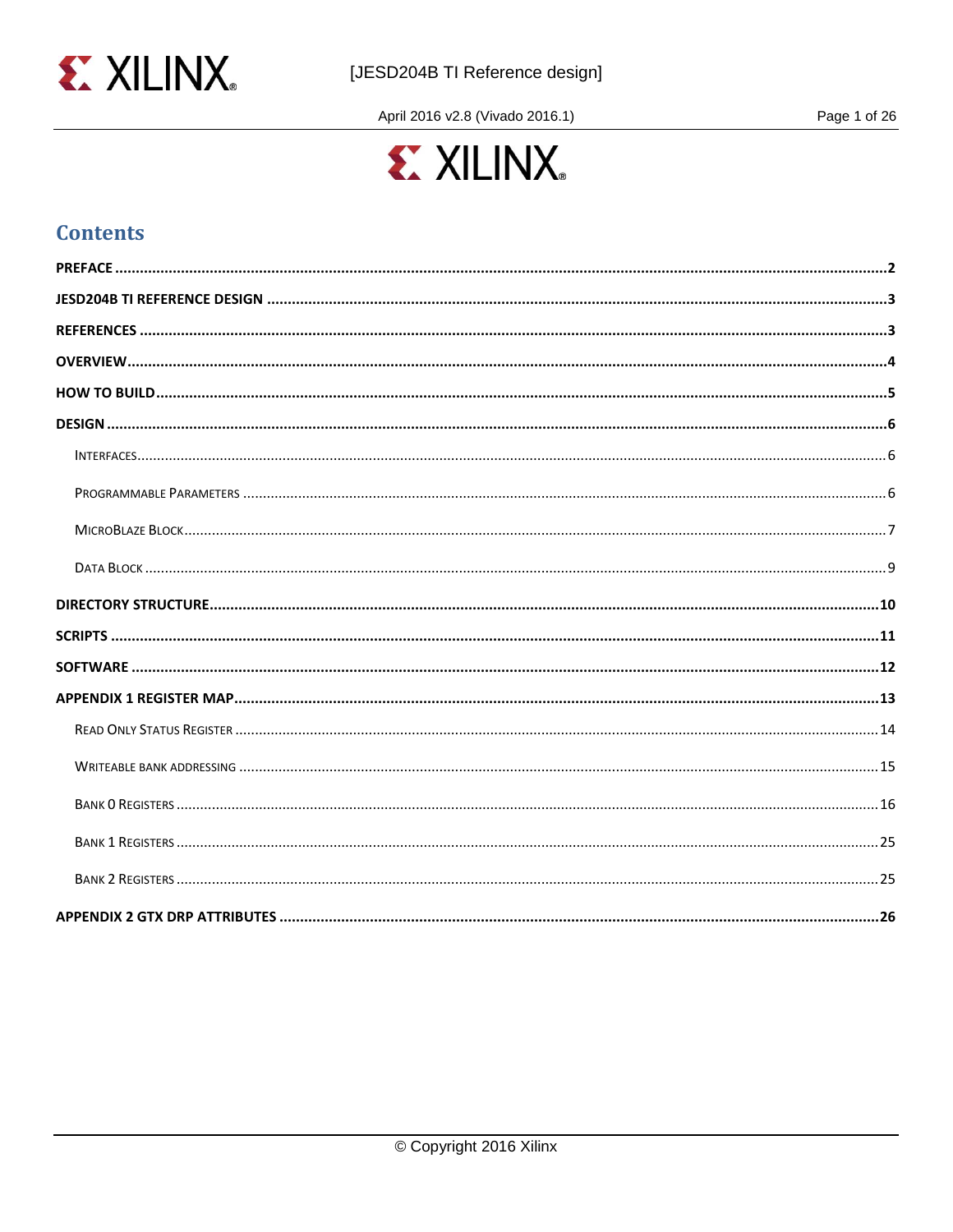

# <span id="page-1-0"></span>**Preface**

This document details The JESD204B TI reference design for the TI TSW14J01 or Xilinx VC707 / KC705 / ZC706 evaluation kit's using TI's TSW14J10 interposer.

# Important

This reference design should not be used as an example for how to connect a specific ADC or DAC to a Xilinx FPGA. This reference design is capable of interfacing with all TI the FMC based ADC and DAC EVM's. To do this the design complexity is much greater than is required to simply interface to an ADC or DAC running with a specific configuration and much of the design has been abstracted and placed under HSDC Pro software control.

For a quick start to get your own design up and running. Refer to [1] Xilinx JESD204B LogiCORE IP Product Guide and start with the example design and demo testbench that is delivered when you generate a customized JESD204B core.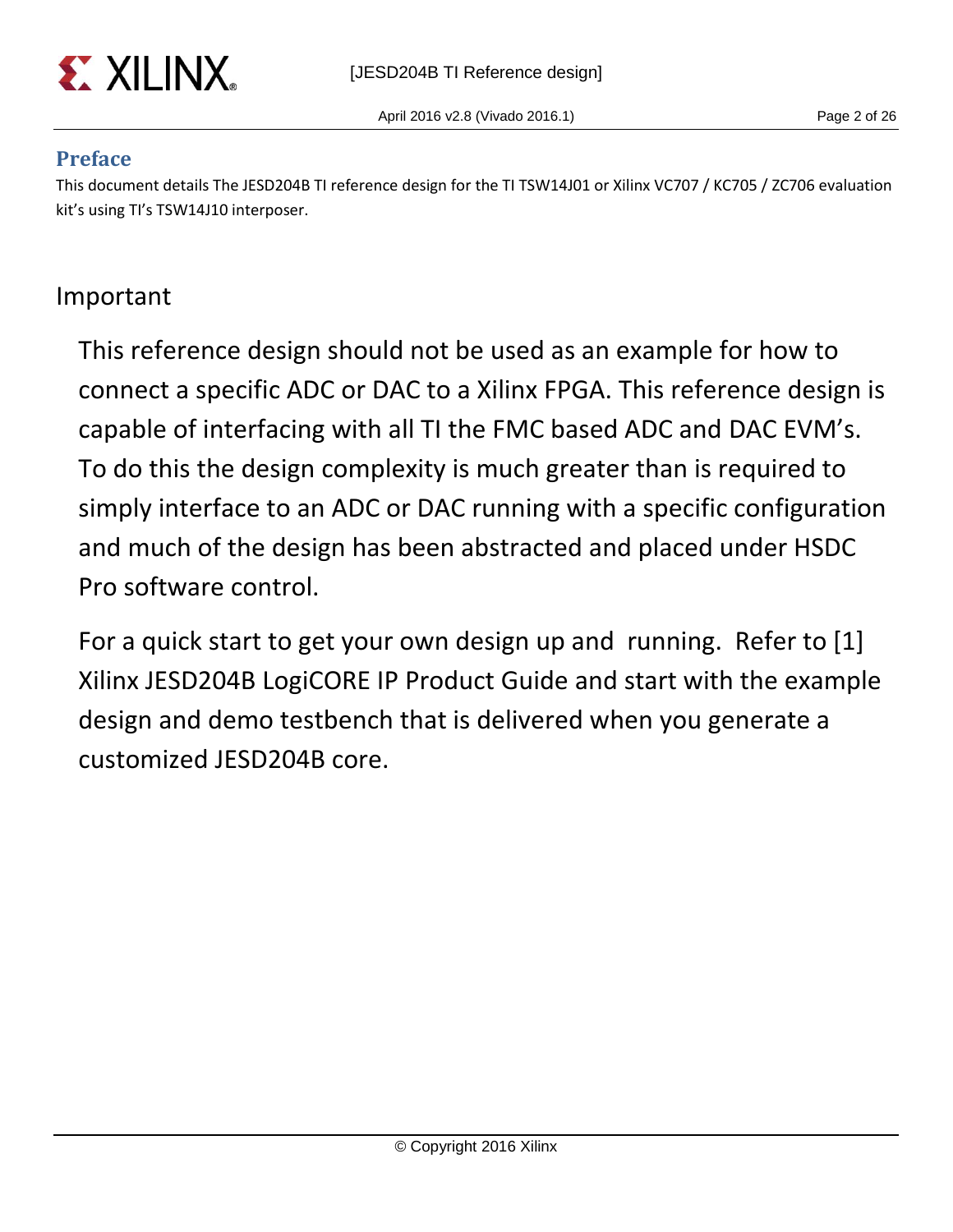

# <span id="page-2-0"></span>**JESD204B TI Reference design**

The TSW14J01 or VC707 / KC705 / ZC706 plus TSW14J10 interposer are used as evaluation platforms for TI ADC and DAC products interfacing to Xilinx FPGA's and Xilinx JESD204B Intellectual property (IP). All platforms work in conjunction with TI ADC and DAC EVM's and TI's PC based convertor evaluation software High Speed Data Convertor (HSDC) Pro. Figure's 1 shows an example of the system.



**Figure 1 TSW14J01 and VC707/KC705/ZC706 plus TSW14J10 convertor evaluation system using HSDC Pro**

**This document assumes the user is familiar with the operation and functionality of HSDC Pro for convertor evaluation. Please see [1] for details. The HSDC Pro installer includes pre built bitstreams generated using this reference design. You do not need to build this project to use HSDC Pro.**

# <span id="page-2-1"></span>**References**

[1] SLWU087A.pdf HSDC Pro GUI User Guide available from www.ti.com.

- [2] LogiCORE IP JESD204B v7.0 "pg066-jesd204.pdf".
- [3] 7 Series FPGAs GTX/GTH Transceivers user guide "ug476\_7Series\_Transceivers.pdf".
- [4] Kintex®-7 FPGAs Data Sheet: DC and Switching Characteristics "ds182\_Kintex\_7\_Data\_Sheet.pdf"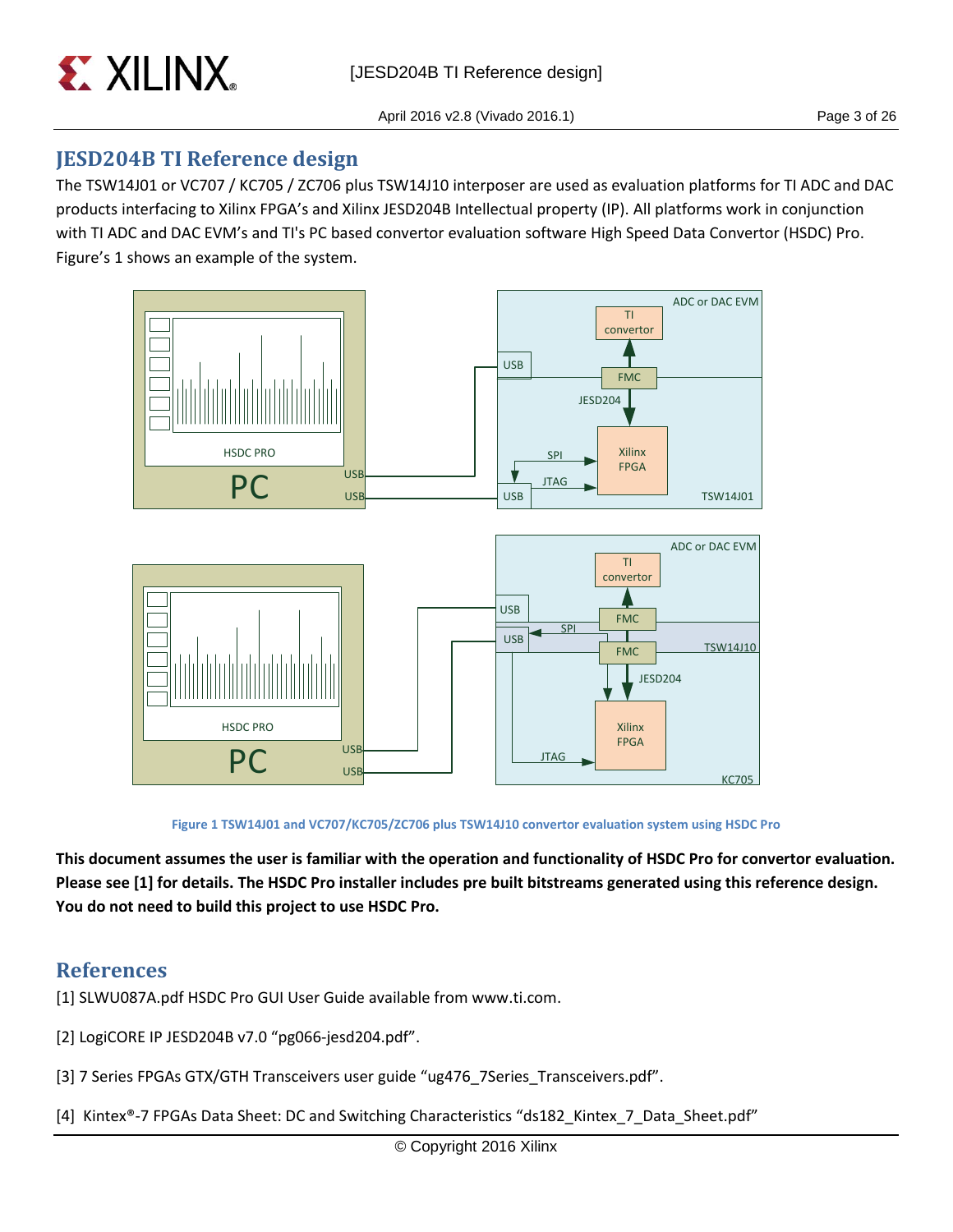

## <span id="page-3-0"></span>**Overview**

Figure 2 shows a high level block diagram of this design.



**Figure 2 FPGA Block Diagram**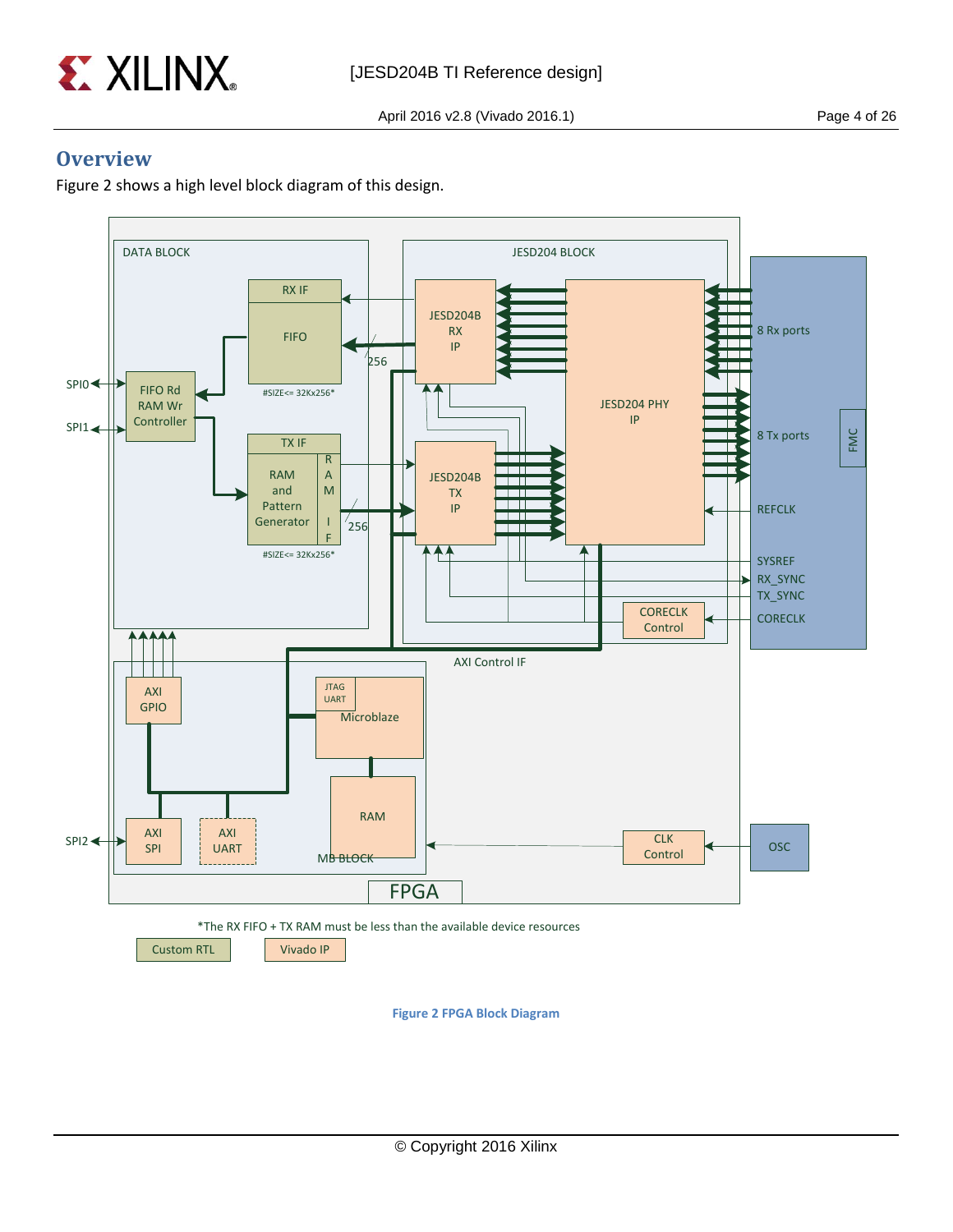

This reference design shows the following:

- Transceiver sharing between TX and RX JESD204B cores using the JESD204B PHY core.
- Line rate switching through the full supported frequency range of the transceivers under software control.
- Interfacing to TX and RX JESD204B cores for data ingress and egress.
- Interfacing to TX and RX JESD204B cores for configuration of JESD204B link parameters using a MicroBlaze processor.
- Packaging hdl and IP blocks for use in IP integrator using TCL.
- Creating a JESD204B block diagram based design in IP integrator using TCL.

# <span id="page-4-0"></span>**How to build**

The reference design is built by running a single script as follows:

- 1. Ensure you have Vivado 2016.1 installed.
- 2. Unzip the reference design into a folder of your choice.
- 3. Open the 2016.1 Vivado GUI and change directory into the unzipped reference design folder. You can change directory at the tcl prompt by simply typing *cd <path/dir>*. Also the command *pwd* will return the current working directory.
- 4. Type *source ./script/build\_it.tcl* at the Vivado TCL console.
- 5. Wait for the build to complete.

The reference design is configured by default to build for the VC707 platform. If you wish to build for the KC705 / ZC706 or TSW14J01. Simply edit the BOARD variable at the start of the build\_it.tcl script.

Please see the scripts section of this document for a detailed overview of the operations performed by this script and the sub-scripts called by it.

The build it script will create a project *proj\_VC707* and build it. Upon completion the implemented design will be opened.

After building the FPGA project you may rebuild the MicroBlaze software ELF file as follows:

- 1. Ensure you have built the project using the steps outlined above.
- 2. Export the hardware from Vivado and launch the SDK.
- 3. Using the SDK. Create a new project of type **Xilinx Application Project.** Name this project *tsw* and create it based on the Empty Application Template.
- 4. Copy .c and .h files from folder *./sw\_src/tsw/src* to ./*proj\_VC707/proj\_VC707.sdk/tsw/src*
- 5. Refresh the project view (press F5 or choose refresh from the file menu). The copied project files should then be visible and compile cleanly.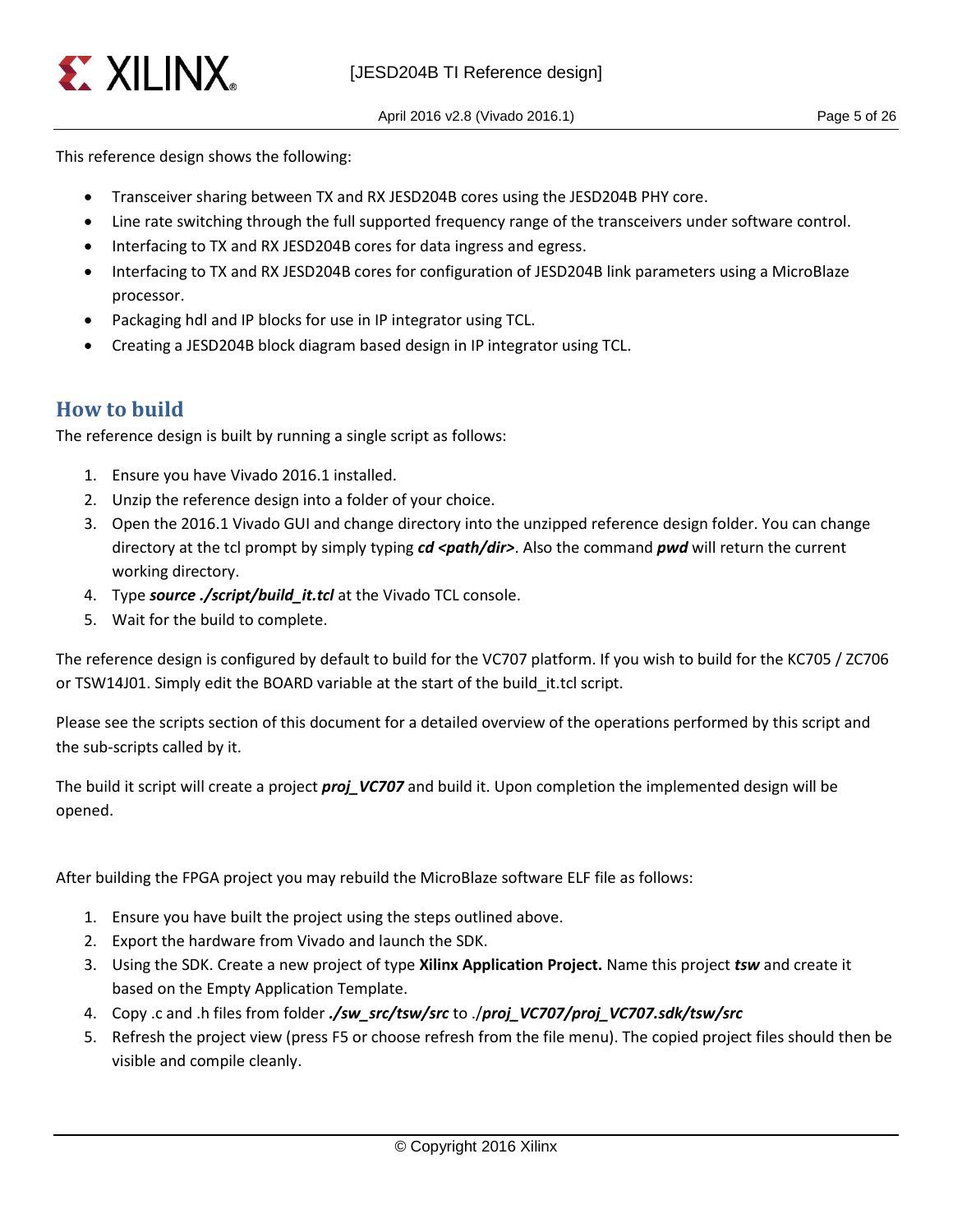

# <span id="page-5-0"></span>**Design**

### <span id="page-5-1"></span>**Interfaces**

The following physical ports are included in the design.

- **JESD204B:** There are 16 JESD204B lanes. One 8 lane receive link and one 8 lane transmit link. These ports are connected to the FMC HPC connector along with REFCLK and GLBLCLK to allow the connection of an ADC or DAC EVM.
- **SPI Control Port:** SPI port 2 is used as the control interface for the FPGA. Commands are written from the host PC to configure and control the programmable parameters of JESD204B sub-system. This SPI port uses the Xilinx SPI slave IP and is configured for 32 bit data transfers.
- **SPI DATA Ports**: SPI ports 0 and 1 are dedicated to transferring sample data to and from the host PC. These ports are only used to read from the data block RX FIFO's and write to the data block TX RAM's. The ports are configured for 32 bit data words.
- **UART**: There is a UART in the MicroBlaze sub-system. This UART is used to output system debug information. This port is connected to the USB UART on the VC707 and KC705. On the ZC706 this port is connected to a JTAG UART in the MicroBlaze Debug Module.
- **LED's**: There is a bank of LED's on each board used to show status. Note the polarity of the LED's on the TSW14J01 is reversed.
- **RESET Push button:** A soft reset of the system can be performed from a push button. This is connected to the **NORTH SW3** button on the VC707 and **NORTH SW2** on the KC705.

### <span id="page-5-2"></span>**Programmable Parameters**

These parameters are changeable under software control from HSDC Pro using the USB to SPI interface to the FPGA.

- JESD204B GTX REFCLK and line rate (see appendix 2 for an explanation of the parameters being reprogrammed).
- The JESD204B lanes in use (see [1] for a description on the lanes in use register).
	- 1 to 8 active transmitter ports.
	- 1 to 8 active receiver ports.
- JESD204B TX and RX link parameters. As specified in [1] page 99 Table 20 "Link configuration parameters".

See Appendix 1 for a full map and description of the registers accessible via the SPI control interface.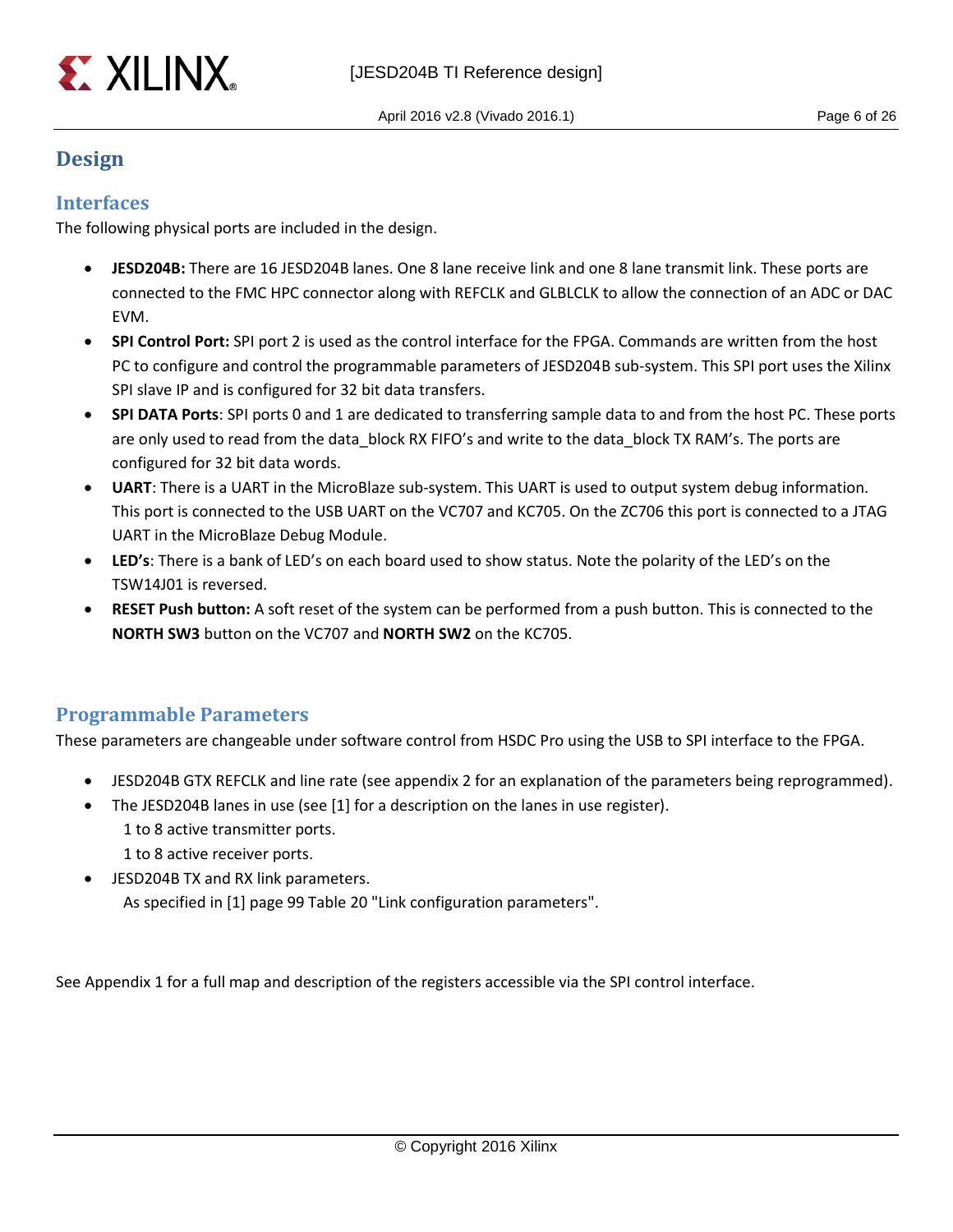

### <span id="page-6-0"></span>**MicroBlaze Block**

The **mb** block block implements the MicroBlaze processor susbsystem. Figure 3 shows an overview the internals of the **mb\_block** (please refer to the mb\_block created within IP Integrator for a more detailed view).



#### **Figure 3 mb\_block**

The MicroBlaze processor block is configured as follows:

- A MicroBlaze Debug Monitor provides JTAG access for debug and software development.
- Internal FPGA Block RAM's are used for program and data memory. The MicroBlaze does not use any off chip memory.
- An AXI SPI slave interface provides the control interface to the system. This SPI interface is both an SPI slave and an AXI slave. This interface is configured to generate an interrupt when its receive buffer is full.
- An AXI UART interface. This interface is provided purely for debug.
- Multiple AXI GPIO interfaces are setup to provide the register interface to the **data\_block**
- An AXI GPIO to drive the on board LED's (Note the LED's must be connected to the **mb\_block** for this to function. By default the LED's are connected to the jesd204\_block)
- Three AXI interface ports for connection to the jesd204\_block.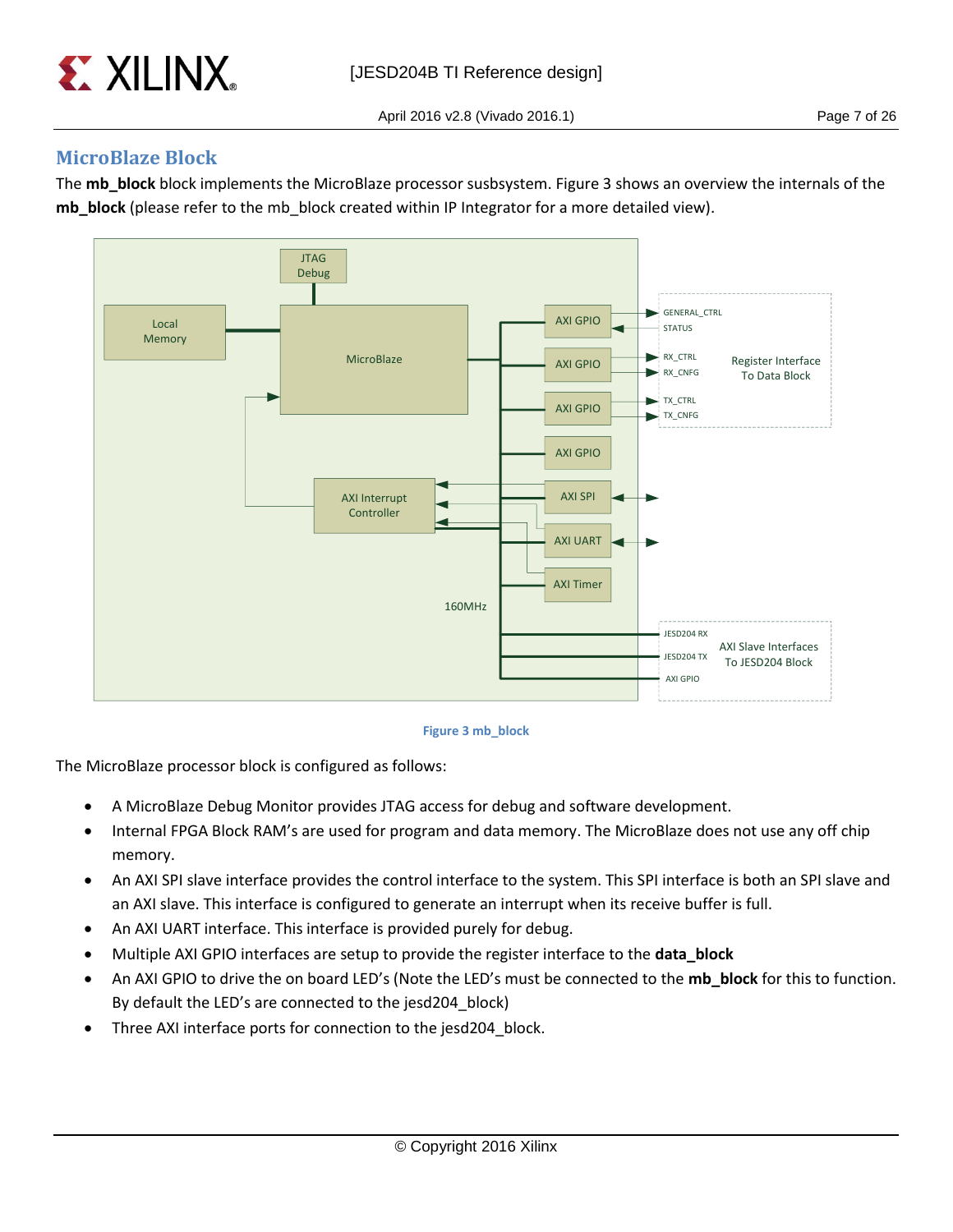

#### JESD204 Block

The **jesd204\_block** implements the JESD204B TX, RX and PHY IP and subsystem. Figure 4 shows an overview the internals of the **jesd204\_block** (please refer to the jesd204\_block created within IP Integrator for a more detailed view).



The JESD204 block contains:

- Xilinx JESD204B v6.1 TX and RX IP configured with 8-lanes per link and shared logic in example design. The JESD204B TX and RX cores are configured and monitored via corresponding AXI4-Lite management interfaces [2].
- An AXI GPIO interface providing block-level control & status.
- A JESD204B PHY v2.0 configured with both CPLL's and QPLL supported. This IP implements the Xilinx GTX transceiver logic and control interfaces. The JESD204B PHY core has an AXI register interface to allow the GTX transceiver and PLL parameters to be reprogrammed to dynamically change the supported line rate.

The GTX clocking attributes corresponding to the supported frequency bands (see register CNFG\_JESD\_RATE) are listed in Appendix 2.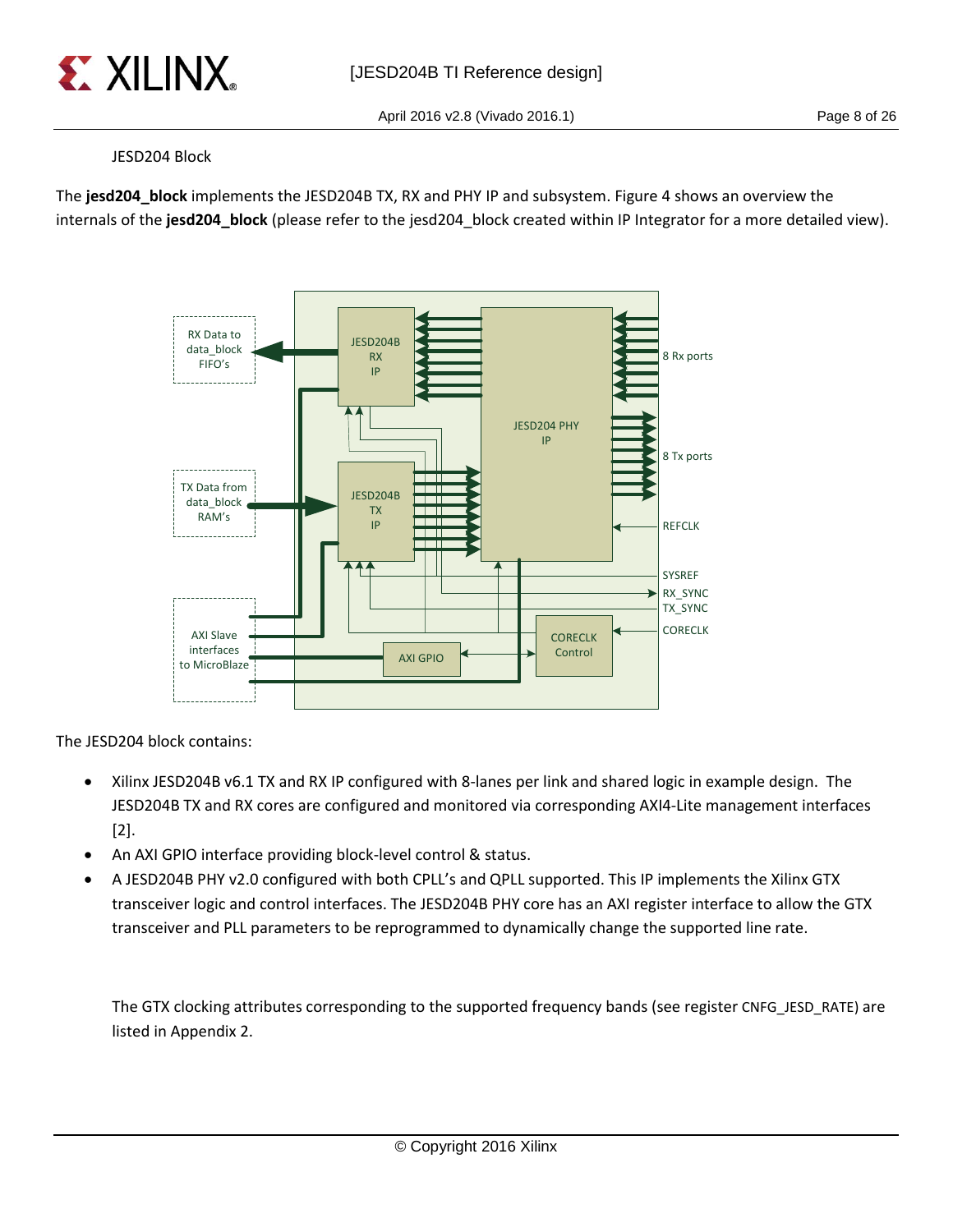

## <span id="page-8-0"></span>**Data Block**

The **data\_block** implements the data interface to the system. A FIFO is in included for each JESD204B RX lane and a RAM block for each JESD204B TX lane see figure 5 for a block diagram of the **data\_block** internals.



#### **Figure 5 RX sample FIFO logic**

Figure 6 shows how the JESD204B RX and TX lanes are connected to capture FIFO's and RAM's Figure 6 also shows how the FIF0's and RAMs are connected to the SPI ports. This split multiplexed arrangement allows the required sample data bandwidth to be shared between the two SPI ports. Each 32-bit SPI read or write causes the read or write multiplexor logic to advance to the next FIFO or RAM in the sequence. Individual enable bits are provided to control how many lanes are active and therefore the sequencing of the two read or write multiplexor's (See register RX\_CNFG and TX\_CNFG in appendix 1).

Capture and playback control of the data\_block is controlled from HSDC Pro by writing to registers RX\_CTRL and TX\_CTRL whilst monitoring the Sample Block Status bits in the Status Register.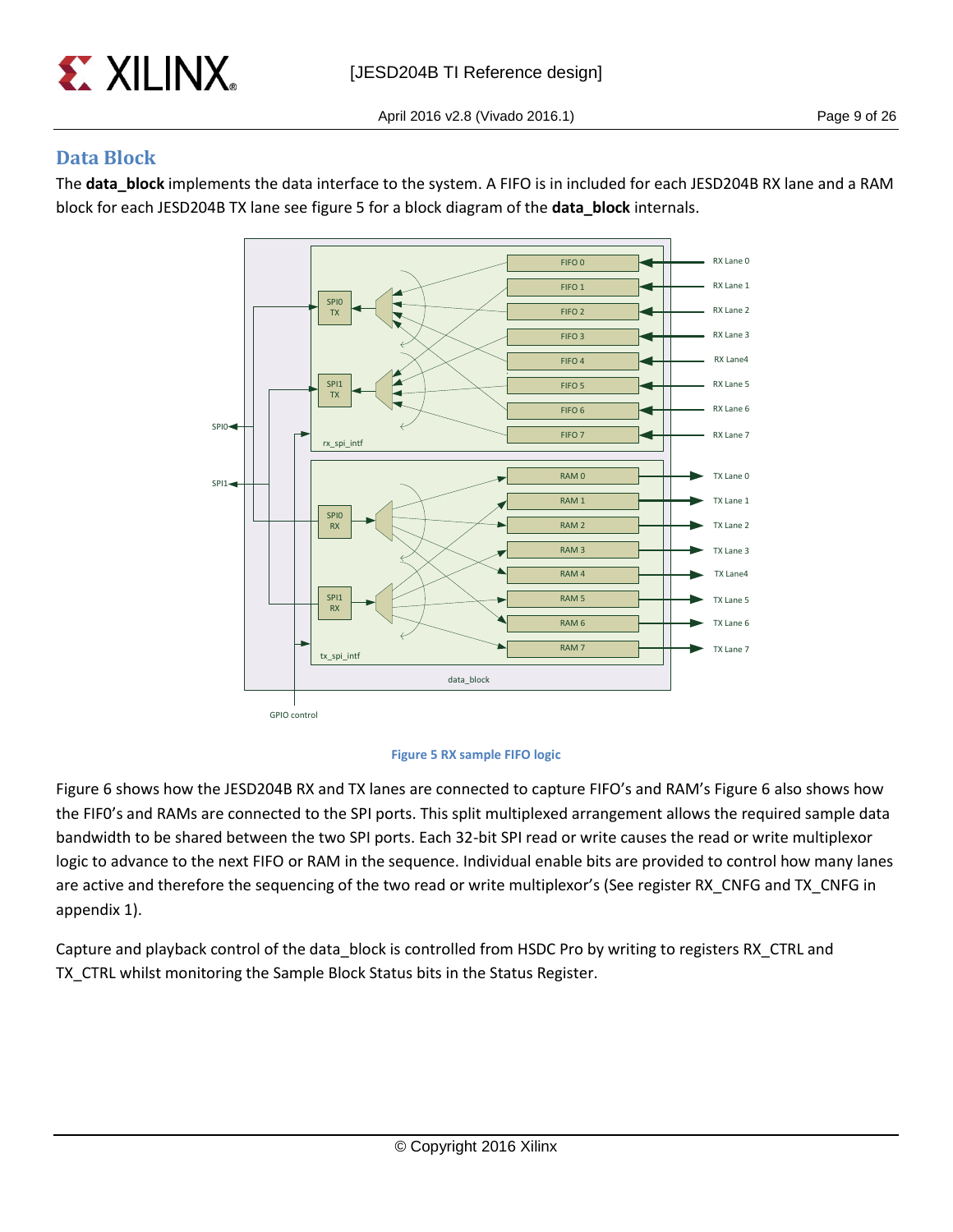

### <span id="page-9-0"></span>**Directory Structure**

#### *./hdl*

Contains all the project hdl sources in individual directories.

#### *./hdl/data\_block/*

Contains the source hdl for the data\_block section of the design.

#### *./hdl/jesd204\_extras/*

Contains the source hdl for the control & status GPIO interface and core clock divider logic.

#### *./hdl/plat\_id/*

Contains the source hdl for the platform identification module used in the design.

#### *./script*

Contains all the scripts and sub-scripts used to generate IP, package sub-blocks and build the design hierarchy in IPI see the script section of this document for an overview.

#### *./sw\_src*

Contains the source code for the Microblaze software running in this reference design. See the software section in this document for an overview.

#### *./constraints*

Contains the constraints files used to build this design for the supported boards.

After running the build\_it.tcl script you will find the following directories have been created.

#### **./local\_IP\_<BOARD>/projects/**

This directory contains local projects generated to create packaged IP for use in the main project. The directory name contains the name of the board that was selected to build for (default VC707).

#### **./local\_IP\_<BOARD>/repository/**

This directory contains packaged IP for use in the main project. This packaged IP can be reused in other projects. The directory name contains the name of the board that was selected to build for (default VC707).

#### **./proj\_<BOARD>/**

This directory contains the actual reference design project. The directory name contains the name of the board that was selected to build for (default VC707).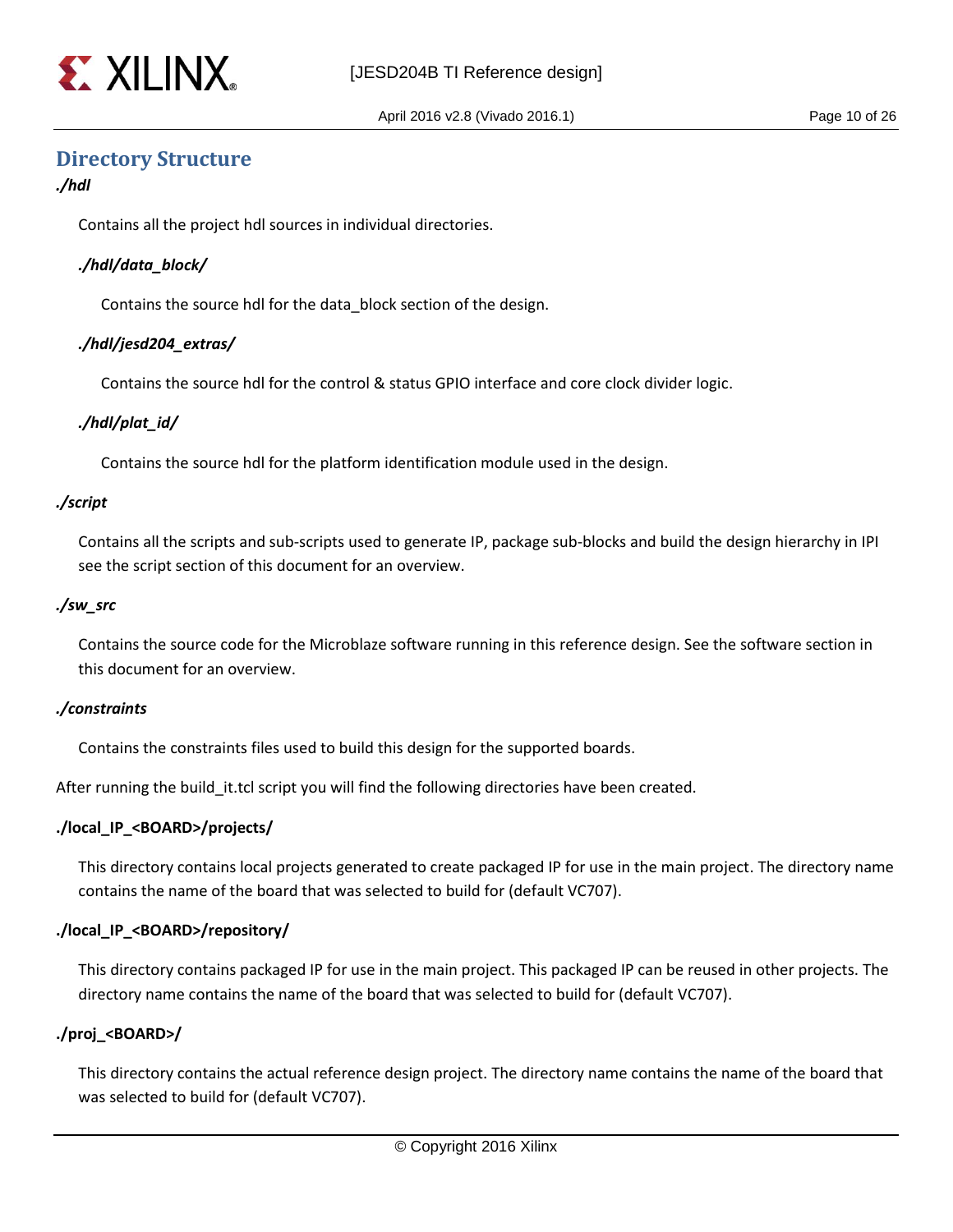

# <span id="page-10-0"></span>**Scripts**

The scripts directory contains all the script used to build the design from the sources provided.

#### *build\_it.tcl*:

This script is the main build script for the whole project. This script contains parameters that control the build configuration and does the following.

- Creates the main Vivado project.
- Creates directory *./local\_IP\_<BOARD>/projects/* to hold local projects created to package IP for use in the main project.
- Creates directory *./local\_IP\_<BOARD>/repository/* to hold locally created packaged IP.
- Calls script *gen\_and\_pkg\_data\_block\_IP.tcl* (see description that follows).
- Calls script *gen\_and\_pkg\_single\_file\_module\_IP.tcl* to package rtl block *jesd\_extras*.
- Calls script *gen\_and\_pkg\_single\_file\_module\_IP.tcl* to package rtl block *plat\_id*.
- Adds the local packaged IP repository *./local\_IP\_<BOARD>/repository/* to the main project.
- Calls script *create\_block\_diag.tcl* which creates the IPI block diagram.
- Synthesizes the design.
- Implements the design and produces a bitstream.
- Exports the implemented design to the Xilinx SDK.

#### *gen\_and\_pkg\_data\_block\_IP.tcl***:**

This sub-script creates and packages a project for the data block hdl to use as a block in IP integrator as follows:

- Creates a Vivado project *./local\_IP/projects/data\_block/data\_block.xpr.*
- Imports hdl files from the *./hdl/data\_block/* directory.
- Packages the project using IP packager.
- Copies the packaged project to the local repository directory *./local\_IP/repository/.*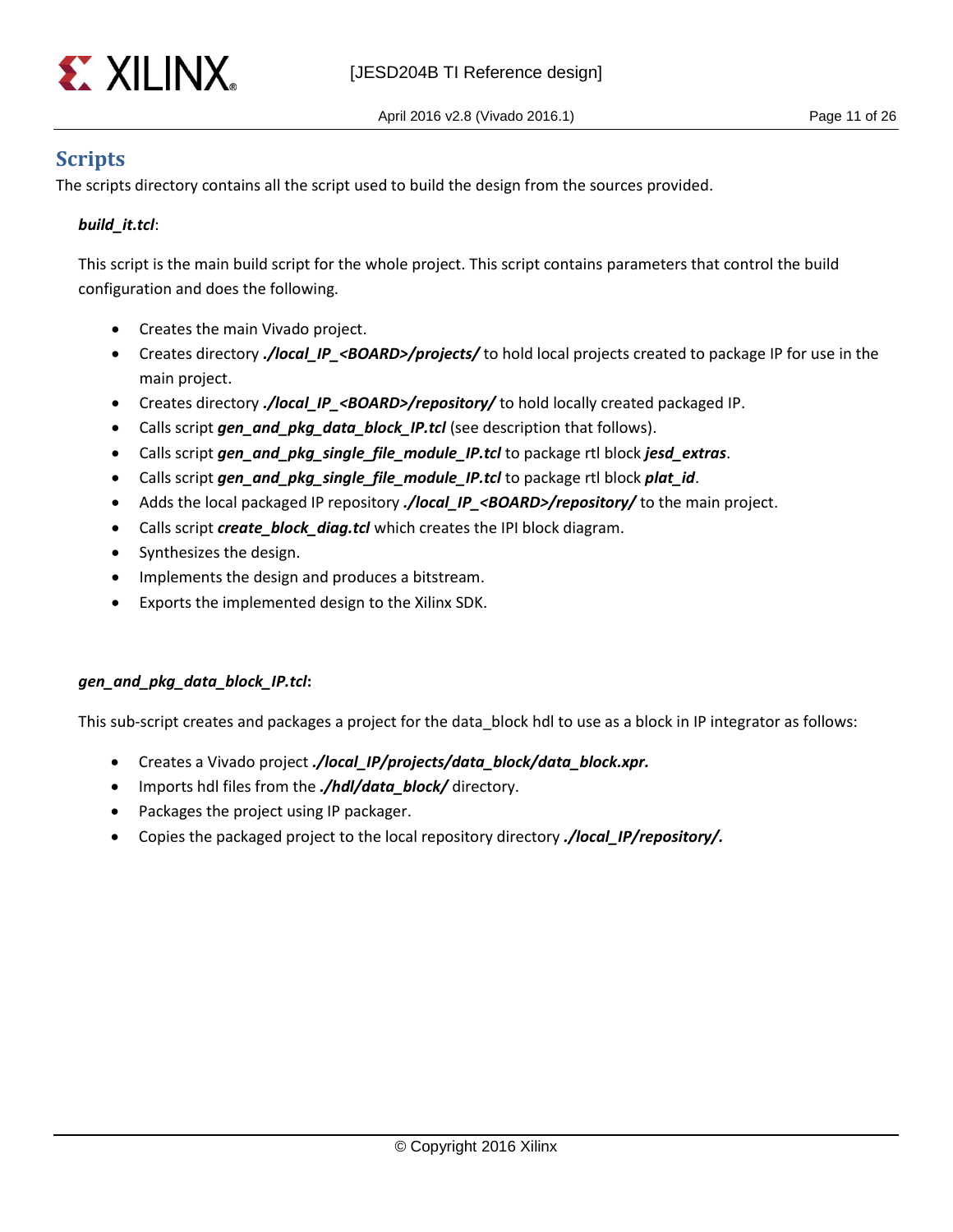

### <span id="page-11-0"></span>**Software**

The source code for the software running on the MicroBlaze processor is included for reference. The following gives a brief overview of the functionality.

*tsw.c* This is the main source file that initializes the system and then runs in a loop processing received commands.

The commands are received over the SPI control port. An SPI Interrupt service routine places the commands into a software queue for the main loop to process.

*version.h* This files contains the software version number.

*global.h* This file contains the register address definitions for the SPI control interface.

*tsw\_spi.c* and *tsw\_spi.h* These files are the source files for the SPI interface functions.

*queue.c* and *queue.h* These files are the source files for the command queue.

*data\_block.c* and *data\_block.h* These files are the source files for the control of the data block.

*jesd204.c* and *jesd204.h* These files are the source files for the control of the jesd204 blocks.

*clocks.c* and *clocks.h* These files are the source files used for programming the line rate of the transceivers used by the JESD204B cores.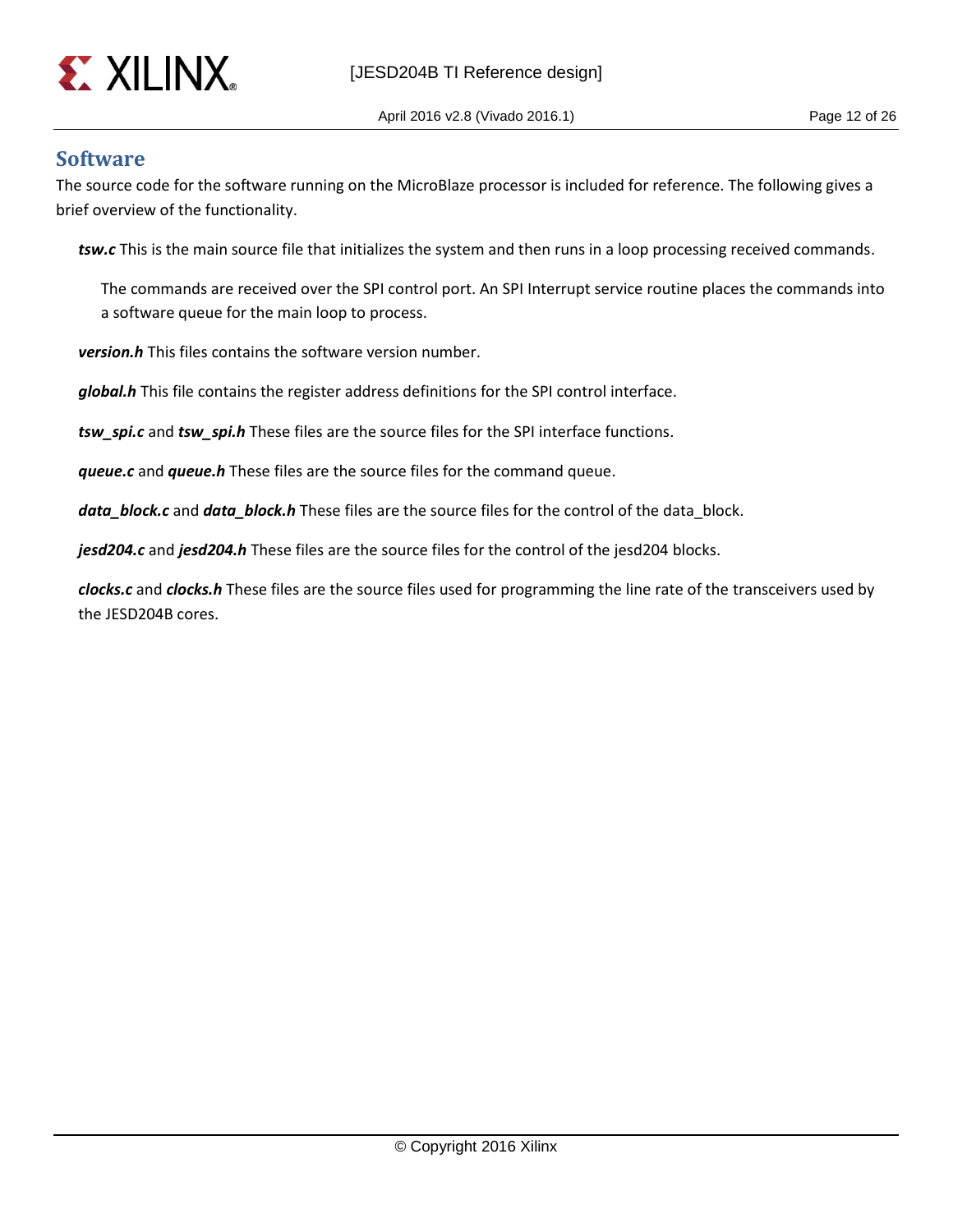

# <span id="page-12-0"></span>**Appendix 1 Register Map**

This section details the map of the register interface that is accessed via the SPI control port SPI2 from the host PC. The register map is split into two sections. A single 32-bit read only status register and an addressable write only register space. The address range of the writeable register space is 30-bits. The 30-bit address space is further broken down into banks 1MByte in size. For simplicity all addressing is performed using bytes, but only 32-bit word writes are possible. The following simple protocol is used for communication.

- SPI configured for 32bit word transfers
- Two 32-bit word transfers are required per control write
- The first word constitutes a 2-bit command and a 30-bit address, in the register map, to be written to
- The second word constitutes the data payload to be written
- A single 32 bit status word is returned with each transfer. This status word communicates the basic state of the system back to the host PC.

Figure A1.1 shows pictorially how this SPI interface operates.



**Figure A1.1 SPI control interface transfer**

The 2-bit command has been included to accommodate possible future expansion of this interface beyond the basic write functionality define herein. The default command is "00" which corresponds to a write command.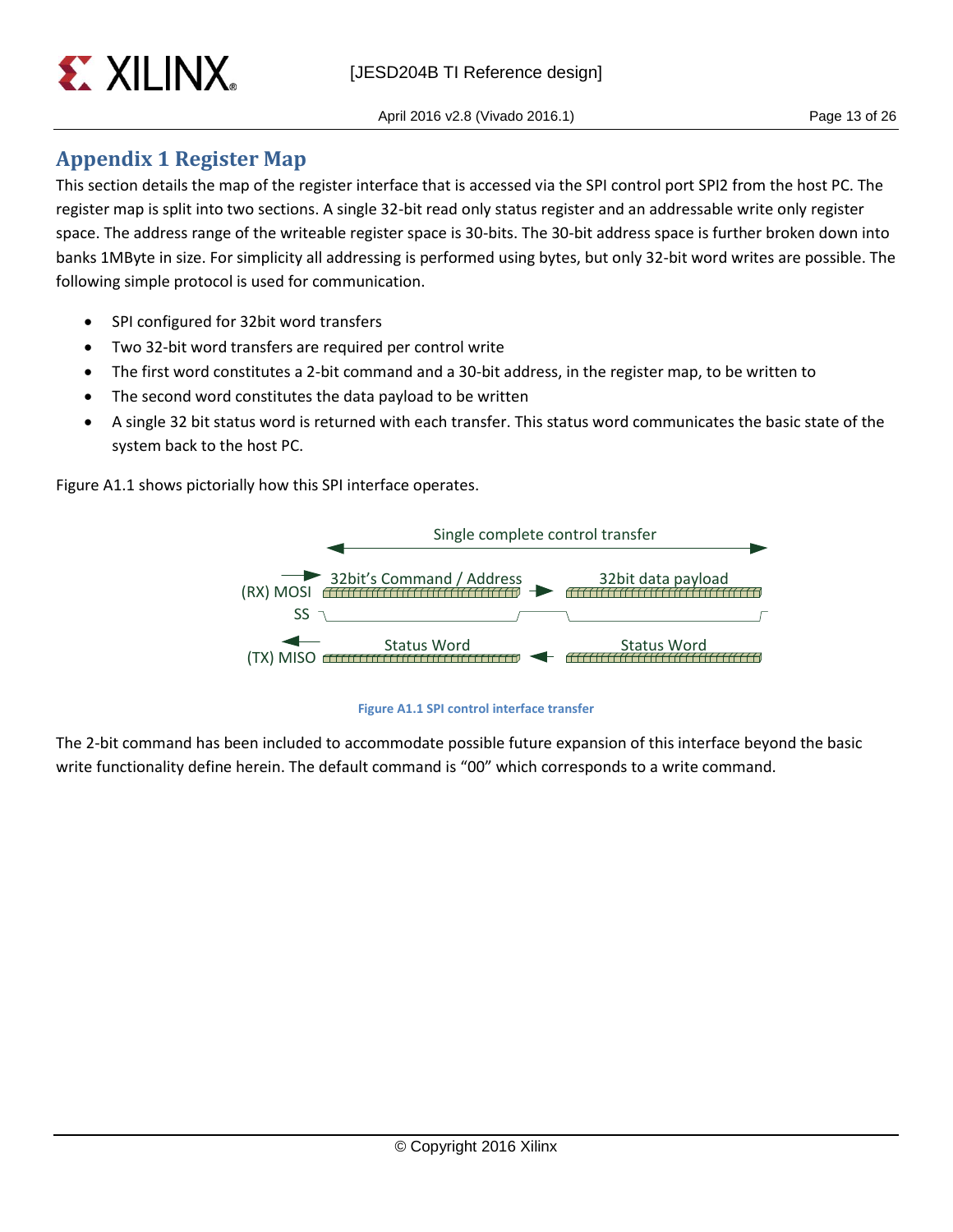

### <span id="page-13-0"></span>**Read Only Status Register**

This section details the bit definitions for the single read back word on the SPI2 port. This is a single 32bit register to provide feedback on the state of the system. This word is returned to the master during every 32-bit SPI write (It is therefore returned twice during a complete 64bit write access).

|             | Offset: N/A        |                                                                                                                                                                                                                                                                                                                                                                                                                                                                                                                        |                                |    | Name: STATUS                                                                                   |    |                    |                                        |                         |         |                |                       |                     |                 |    |    |                |                 |                          |                |            |                                                     |                |   |             |   |                          |                |                          |         |
|-------------|--------------------|------------------------------------------------------------------------------------------------------------------------------------------------------------------------------------------------------------------------------------------------------------------------------------------------------------------------------------------------------------------------------------------------------------------------------------------------------------------------------------------------------------------------|--------------------------------|----|------------------------------------------------------------------------------------------------|----|--------------------|----------------------------------------|-------------------------|---------|----------------|-----------------------|---------------------|-----------------|----|----|----------------|-----------------|--------------------------|----------------|------------|-----------------------------------------------------|----------------|---|-------------|---|--------------------------|----------------|--------------------------|---------|
| 31          | $30^{\circ}$<br>29 | 28                                                                                                                                                                                                                                                                                                                                                                                                                                                                                                                     | 27                             | 26 | 25                                                                                             | 24 | 23                 | 22                                     | $\overline{\mathbf{C}}$ | 20      | $\overline{a}$ | $^{28}$               | $\overline{\Omega}$ | $\overline{16}$ | 15 | 14 | $\mathfrak{a}$ | $\overline{12}$ | $\Xi$                    | $\overline{a}$ | $\sigma$   | $\infty$                                            | $\overline{ }$ | 6 | S           | 4 | $\sim$                   | $\sim$         | $\overline{\phantom{0}}$ | $\circ$ |
|             |                    | <b>OTHER STATUS</b>                                                                                                                                                                                                                                                                                                                                                                                                                                                                                                    |                                |    |                                                                                                |    |                    | <b>TX LINK STATUS</b>                  |                         |         |                | <b>RX LINK STATUS</b> |                     |                 |    |    |                |                 | <b>DATA BLOCK STATUS</b> |                |            |                                                     |                |   |             |   | <b>IDENTITY REGISTER</b> |                |                          |         |
| PHASE       |                    | Command Queue fill level                                                                                                                                                                                                                                                                                                                                                                                                                                                                                               |                                |    |                                                                                                |    | <b>TX_RST_DONE</b> | $\overline{G}$<br>$TX$ <sub>_RST</sub> | TX_RST_CORE             | TX_SYNC | RX_RST_DONE    | $RX\_RST\_GT$         | RX_RST_CORE         | SYNC<br>ន'      |    |    | TX_EMPTY       | TX_ERROR        |                          | FULL<br>Κ,     | $RX$ EMPTY | <b>ERROR</b><br>$\underline{\mathsf{x}}^\mathsf{I}$ |                |   | PLATFORM ID |   |                          | <b>VERSION</b> |                          |         |
| <b>Bits</b> |                    |                                                                                                                                                                                                                                                                                                                                                                                                                                                                                                                        | Purpose                        |    |                                                                                                |    |                    |                                        |                         |         |                |                       |                     |                 |    |    |                |                 |                          |                |            |                                                     |                |   |             |   |                          |                |                          |         |
| 31          |                    | PHASE<br>This bit can be used by the SPI master controller to determine the current phase of a write access.<br>This enables the master to confirm the communication with the slave is synchronized.<br>0 = Address phase current (Data phase next)<br>1 = Data phase current (Address phase next)<br>Command Queue Fill level.<br>These bits indicate how many commands are in the queue waiting to be processed.<br>To ensure the last command written has been processed. Poll address 0 until these bits return 0. |                                |    |                                                                                                |    |                    |                                        |                         |         |                |                       |                     |                 |    |    |                |                 |                          |                |            |                                                     |                |   |             |   |                          |                |                          |         |
| 30:24       |                    |                                                                                                                                                                                                                                                                                                                                                                                                                                                                                                                        |                                |    |                                                                                                |    |                    |                                        |                         |         |                |                       |                     |                 |    |    |                |                 |                          |                |            |                                                     |                |   |             |   |                          |                |                          |         |
| 23          |                    | TX_RST_DONE<br>This bit indicates that the reset TX sequence is complete<br>$1 =$ Complete<br>$0 = Not Complete$                                                                                                                                                                                                                                                                                                                                                                                                       |                                |    |                                                                                                |    |                    |                                        |                         |         |                |                       |                     |                 |    |    |                |                 |                          |                |            |                                                     |                |   |             |   |                          |                |                          |         |
| 22          |                    |                                                                                                                                                                                                                                                                                                                                                                                                                                                                                                                        | TX_RST_GT<br>$1 = \ln$ reset   |    | This bit indicates the state of the TX transceiver reset bit.<br>$0 = Not in reset$            |    |                    |                                        |                         |         |                |                       |                     |                 |    |    |                |                 |                          |                |            |                                                     |                |   |             |   |                          |                |                          |         |
| 21          |                    |                                                                                                                                                                                                                                                                                                                                                                                                                                                                                                                        | TX_RST_CORE<br>$1 = \ln$ reset |    | This bit indicates the state of the TX JESD204B core reset bit.<br>$0 = Not in reset$          |    |                    |                                        |                         |         |                |                       |                     |                 |    |    |                |                 |                          |                |            |                                                     |                |   |             |   |                          |                |                          |         |
| 20          |                    |                                                                                                                                                                                                                                                                                                                                                                                                                                                                                                                        | TX_SYNC                        |    | This bit indicates the state of the JESD204B SYNC input to the transmitter                     |    |                    |                                        |                         |         |                |                       |                     |                 |    |    |                |                 |                          |                |            |                                                     |                |   |             |   |                          |                |                          |         |
| 19          |                    |                                                                                                                                                                                                                                                                                                                                                                                                                                                                                                                        | $1 =$ Complete                 |    | RX_RST_DONE<br>This bit indicates that the reset RX sequence is complete<br>$0 = Not Complete$ |    |                    |                                        |                         |         |                |                       |                     |                 |    |    |                |                 |                          |                |            |                                                     |                |   |             |   |                          |                |                          |         |
| 18          |                    |                                                                                                                                                                                                                                                                                                                                                                                                                                                                                                                        | RX RST GT<br>$1 = \ln$ reset   |    | This bit indicates the state of the RX transceiver reset bit.<br>$0 = Not in reset$            |    |                    |                                        |                         |         |                |                       |                     |                 |    |    |                |                 |                          |                |            |                                                     |                |   |             |   |                          |                |                          |         |
| 17          |                    |                                                                                                                                                                                                                                                                                                                                                                                                                                                                                                                        | $1 = \ln$ reset                |    | RX_RST_CORE<br>This bit indicates the state of the RX JESD204B core reset bit.                 |    |                    |                                        |                         |         |                |                       |                     |                 |    |    |                |                 |                          |                |            |                                                     |                |   |             |   |                          |                |                          |         |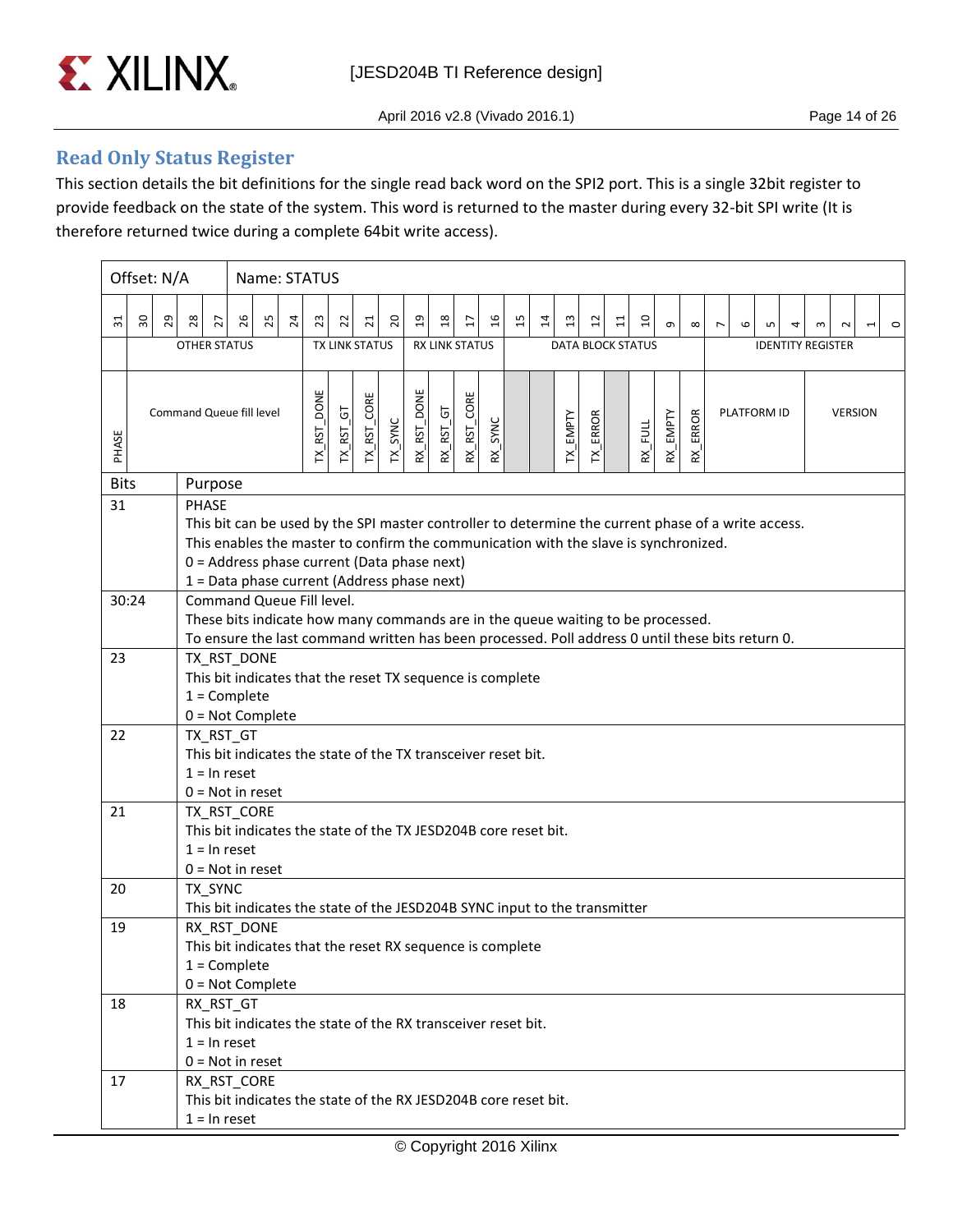

April 2016 v2.8 (Vivado 2016.1) Page 15 of 26

|         | $0 = Not in reset$                                                         |
|---------|----------------------------------------------------------------------------|
| 16      | RX_SYNC                                                                    |
|         | This bit indicates the state of the JESD204B SYNC output from the Receiver |
| $15-14$ | Unused                                                                     |
| 13      | TX EMPTY                                                                   |
| 12      | TX ERROR                                                                   |
| 11      | Unused                                                                     |
| 10      | RX FULL                                                                    |
| 9       | RX EMPTY                                                                   |
| 8       | RX ERROR                                                                   |
| $7 - 4$ | PLATFORM ID:                                                               |
|         | A 4 bit identifier unique per platform.                                    |
| 3:0     | <b>VERSION</b>                                                             |
|         | A 4 bit version number.                                                    |

# <span id="page-14-0"></span>**Writeable bank addressing**

The following table shows 1Mbyte bank allocations

| Bank          | <b>Base Address</b> | Purpose                                                                                                                 |
|---------------|---------------------|-------------------------------------------------------------------------------------------------------------------------|
| Number        |                     |                                                                                                                         |
| $\Omega$      | 0x00000000          | Sub-system control. This register bank is used for overall control the sub-<br>system.                                  |
|               | 0x00100000          | JESD204B receiver IP core. This register bank is used to write to the<br>JESD204B receiver IP register interface.       |
| $\mathcal{P}$ | 0x00200000          | JESD204B transmitter IP core. This register bank is used to write to the<br>JESD204B transmitter IP register interface. |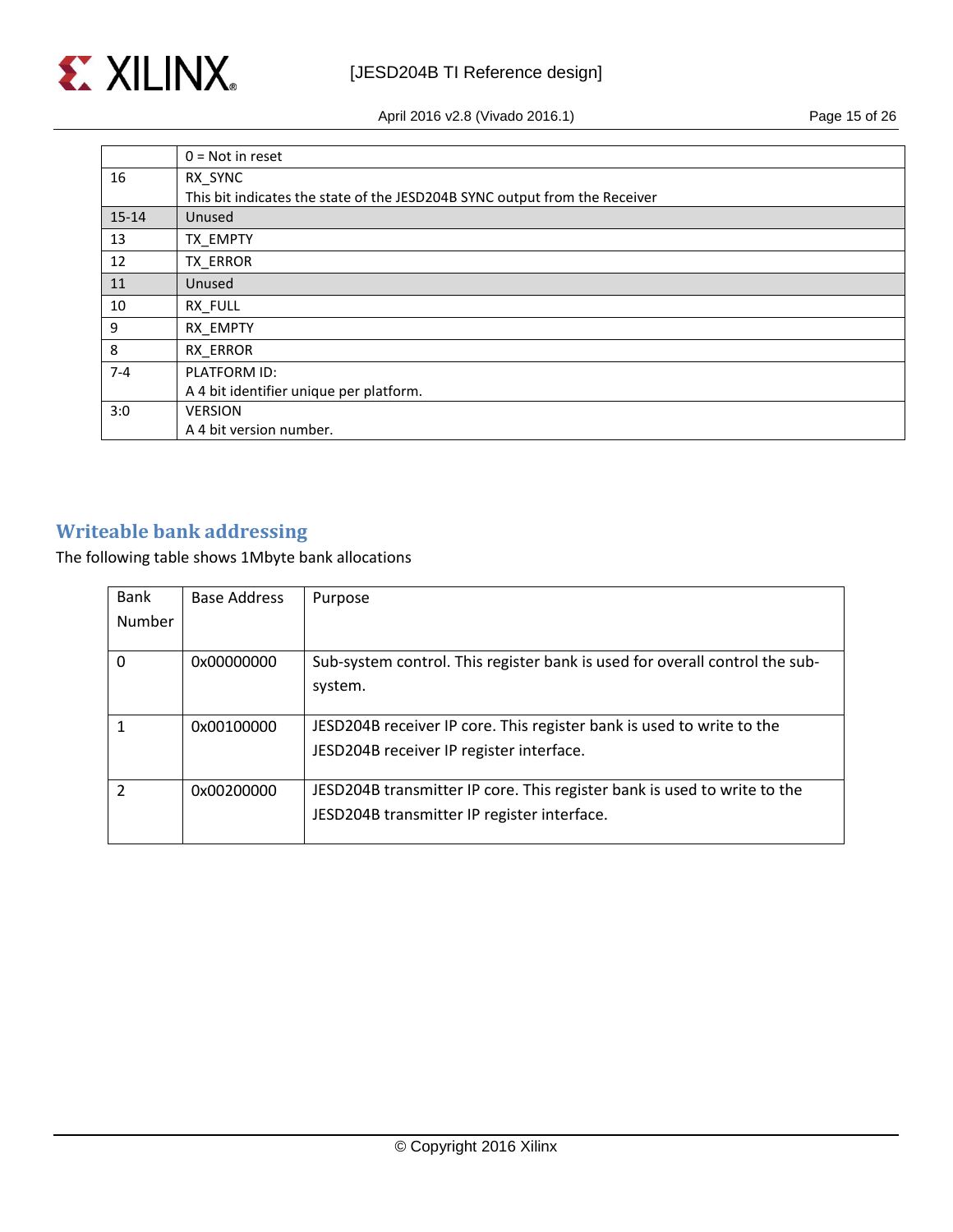

April 2016 v2.8 (Vivado 2016.1) Page 16 of 26

### <span id="page-15-0"></span>**Bank 0 Registers**

This section details the registers used to configure and control the JESD204B IP sub-system. All addresses are specified as offsets to bank 0 base address.

|                       | <b>Control Registers</b>                                                          |
|-----------------------|-----------------------------------------------------------------------------------|
| <b>Address Offset</b> | <b>Description</b>                                                                |
| 0x0                   | Poll Status:                                                                      |
|                       | A write to this address updates the Status Register and does not queue a command. |
| 0x4                   | <b>RESET</b>                                                                      |
| 0x8                   | CTRL_GENERAL                                                                      |
|                       | This register is for general control of the data sample block                     |
| 0x10                  | CTRL_RX                                                                           |
|                       | This register is for control of the RX path of the data sample block              |
| 0x14                  | CNFG_RX                                                                           |
|                       | This register is for configuration of the RX path of the data sample block        |
| 0x20                  | CTRL_TX                                                                           |
|                       | This register is for control of the TX path of the data sample block              |
| 0x24                  | CNFG_TX                                                                           |
|                       | This register is for configuration of the TX path of the data sample block        |
| 0x40                  | CTRL_JESD                                                                         |
|                       | Reset and reprogram PLL controls                                                  |
| 0x44                  | CNFG_JESD_RATE                                                                    |
|                       | Frequency band and clock multiplexor control register.                            |
| 0x48                  | CNFG_JESD_REG1                                                                    |
|                       | Mode configuration register.                                                      |
| 0x4C                  | CNFG_JESD_REG2                                                                    |
|                       | Transceiver parameter configuration register.                                     |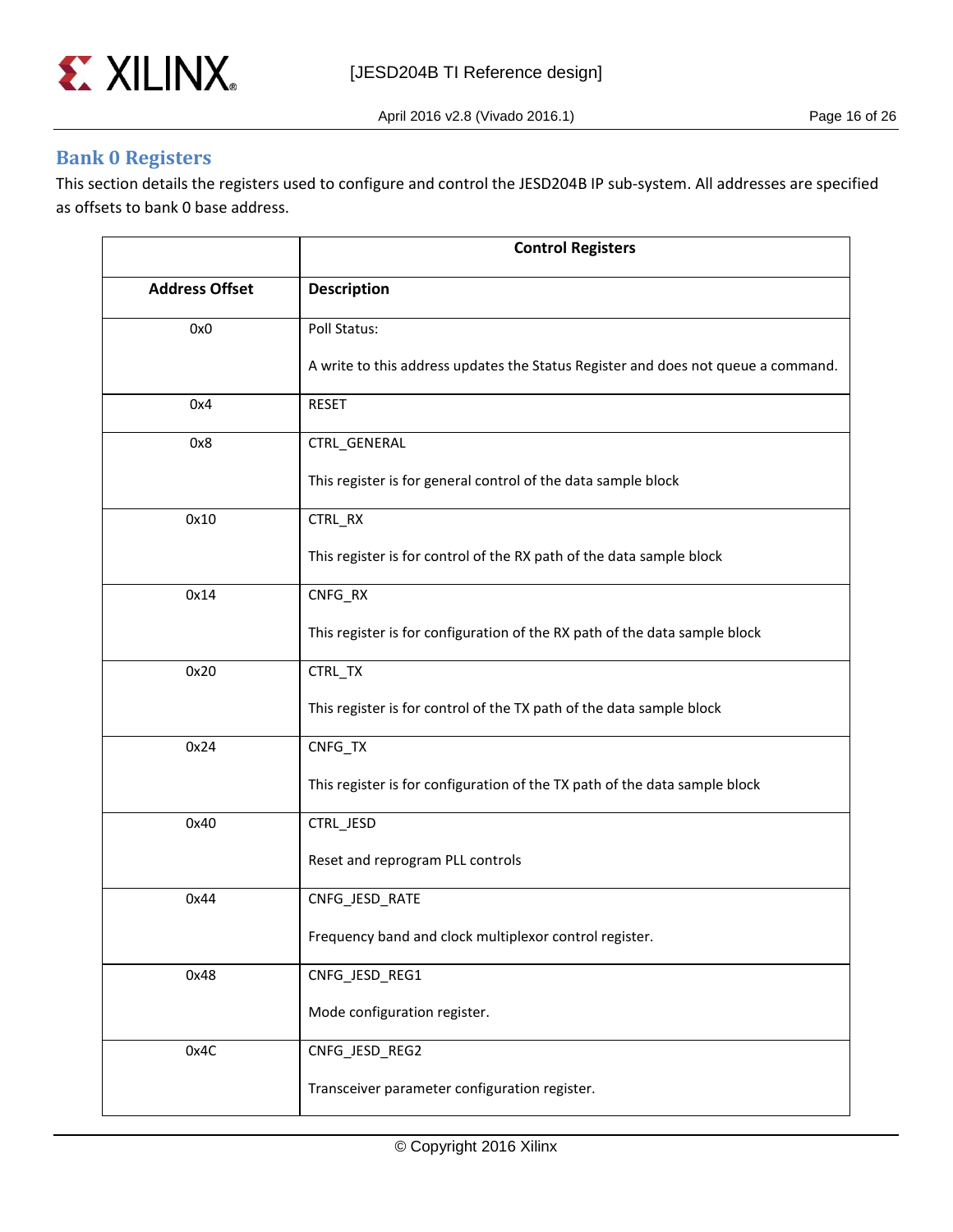

April 2016 v2.8 (Vivado 2016.1) Page 17 of 26

|                 | Offset: 0x4 |    |         |                |                    |    | Name: RESET    |    |                |                |                                                                         |   |                |                |    |    |          |                |                |       |                |          |          |                |   |     |                |   |        |                          |            |
|-----------------|-------------|----|---------|----------------|--------------------|----|----------------|----|----------------|----------------|-------------------------------------------------------------------------|---|----------------|----------------|----|----|----------|----------------|----------------|-------|----------------|----------|----------|----------------|---|-----|----------------|---|--------|--------------------------|------------|
| $\overline{31}$ | ႙           | 29 | $^{28}$ | $\overline{z}$ | 26                 | 25 | $\overline{a}$ | 23 | $\overline{2}$ | $\overline{z}$ | $\mathcal{S}$                                                           | g | $\frac{8}{10}$ | $\overline{H}$ | 9t | 15 | $\sharp$ | $\mathfrak{a}$ | $\mathfrak{a}$ | $\Xi$ | $\overline{a}$ | $\sigma$ | $\infty$ | $\overline{ }$ | G | LO. | $\overline{a}$ | ന | $\sim$ | $\overline{\phantom{0}}$ | $\circ$    |
|                 |             |    |         |                |                    |    |                |    |                |                |                                                                         |   |                |                |    |    |          |                |                |       |                |          |          |                |   |     |                |   |        |                          | SOFT RESET |
| <b>Bits</b>     |             |    |         | Purpose        |                    |    |                |    |                |                |                                                                         |   |                |                |    |    |          |                |                |       |                |          |          |                |   |     |                |   |        |                          |            |
| $31 - 1$        |             |    |         | Unused         |                    |    |                |    |                |                |                                                                         |   |                |                |    |    |          |                |                |       |                |          |          |                |   |     |                |   |        |                          |            |
| 0               |             |    |         |                | <b>SOFT RESET:</b> |    |                |    |                |                | Write 1 to this bit to force a soft reset of the MicroBlaze sub-system. |   |                |                |    |    |          |                |                |       |                |          |          |                |   |     |                |   |        |                          |            |

|                | set: 0x8 |    |    |                |              |    |    |    | Name: CTRL_GENERAL                                             |                 |                                                                                                  |    |                |                |                |                |                |                |                |       |                |          |          |                |   |     |                |   |        |                          |                                |
|----------------|----------|----|----|----------------|--------------|----|----|----|----------------------------------------------------------------|-----------------|--------------------------------------------------------------------------------------------------|----|----------------|----------------|----------------|----------------|----------------|----------------|----------------|-------|----------------|----------|----------|----------------|---|-----|----------------|---|--------|--------------------------|--------------------------------|
| $\overline{5}$ | 30       | 29 | 28 | $\overline{z}$ | 26           | 25 | 24 | 23 | $\approx$                                                      | $\overline{21}$ | $\overline{c}$                                                                                   | ្អ | $\frac{8}{18}$ | $\overline{L}$ | $\mathfrak{a}$ | $\overline{1}$ | $\overline{1}$ | $\mathfrak{a}$ | $\overline{u}$ | $\Xi$ | $\overline{a}$ | $\sigma$ | $\infty$ | $\overline{ }$ | G | ഥ I | $\overline{a}$ | ന | $\sim$ | $\overline{\phantom{0}}$ | $\circ$                        |
|                |          |    |    |                |              |    |    |    |                                                                |                 |                                                                                                  |    |                |                |                |                |                |                |                |       |                |          |          |                |   |     |                |   |        |                          | DAC<br>NOT<br>ADC <sub>.</sub> |
| <b>Bits</b>    |          |    |    | Purpose        |              |    |    |    |                                                                |                 |                                                                                                  |    |                |                |                |                |                |                |                |       |                |          |          |                |   |     |                |   |        |                          |                                |
| $31 - 1$       |          |    |    | Unused         |              |    |    |    |                                                                |                 |                                                                                                  |    |                |                |                |                |                |                |                |       |                |          |          |                |   |     |                |   |        |                          |                                |
| $\Omega$       |          |    |    |                | ADC_NOT_DAC: |    |    |    | 0=Write to JESD204B TX RAM's<br>1=Read from JESD204B RX FIFO's |                 | This register bit controls the direction of the sample data block SPI ports (SPI ports 0 and 1). |    |                |                |                |                |                |                |                |       |                |          |          |                |   |     |                |   |        |                          |                                |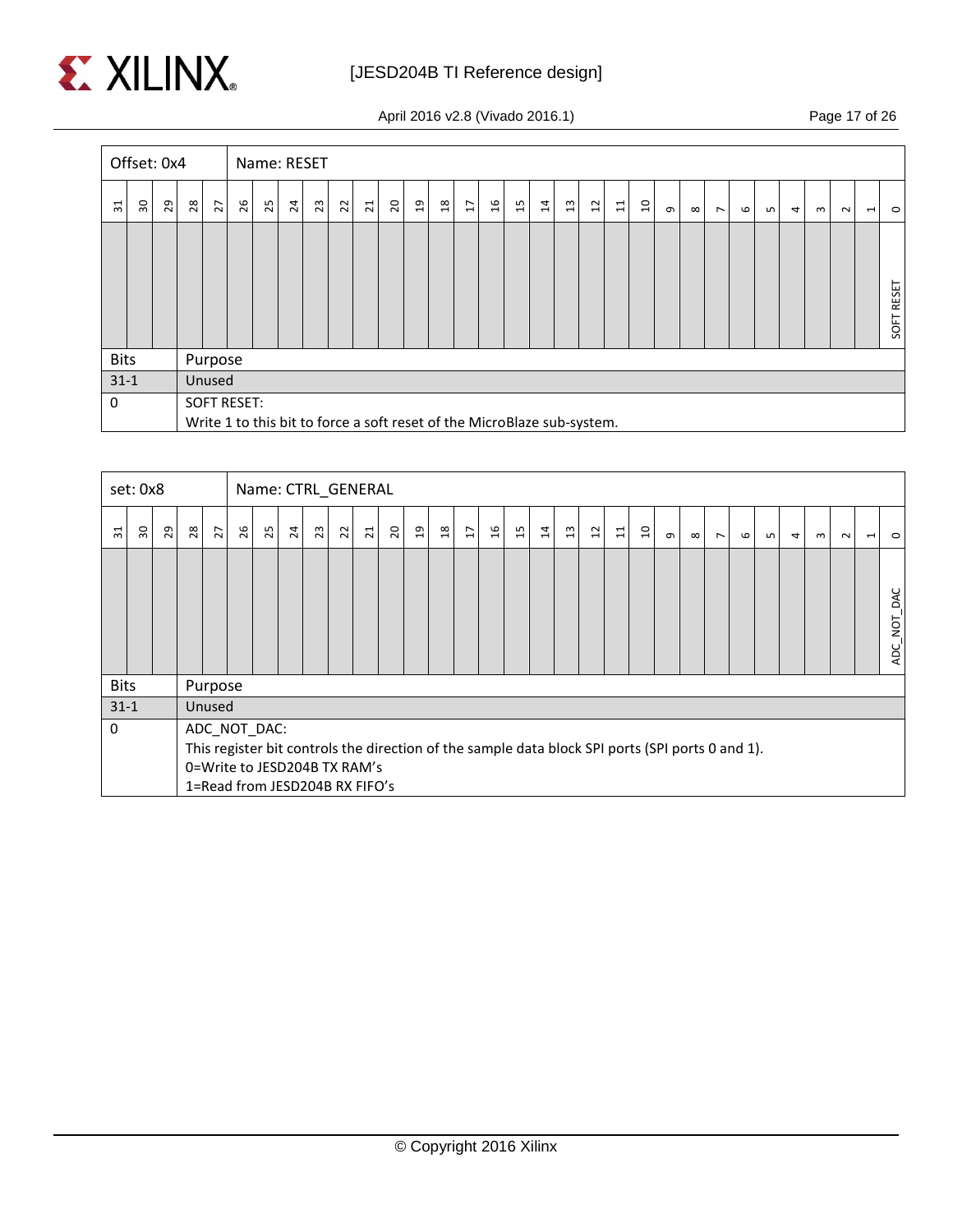

April 2016 v2.8 (Vivado 2016.1) Page 18 of 26

|                | Offset: 0x10 |    |    |            |    | Name: CTRL_RX                        |                |    |                |                |                         |   |               |                |    |                                                                                         |          |                |                |       |                |          |          |                |   |      |                |                                                                                                                    |        |                          |         |
|----------------|--------------|----|----|------------|----|--------------------------------------|----------------|----|----------------|----------------|-------------------------|---|---------------|----------------|----|-----------------------------------------------------------------------------------------|----------|----------------|----------------|-------|----------------|----------|----------|----------------|---|------|----------------|--------------------------------------------------------------------------------------------------------------------|--------|--------------------------|---------|
| ಸ              | ႙            | 29 | 28 | 27         | 26 | 25                                   | $\overline{a}$ | 23 | $\overline{2}$ | $\overline{z}$ | $\overline{\mathbf{c}}$ | g | $\frac{8}{2}$ | $\overline{H}$ | 9Ţ | 15                                                                                      | $\sharp$ | $\mathfrak{a}$ | $\overline{1}$ | $\Xi$ | $\overline{a}$ | $\sigma$ | $\infty$ | $\overline{ }$ | 6 | LO 1 | $\overline{a}$ | $\sim$                                                                                                             | $\sim$ | $\overline{\phantom{0}}$ | $\circ$ |
|                |              |    |    |            |    |                                      |                |    |                |                |                         |   |               |                |    |                                                                                         |          |                |                |       |                |          |          |                |   |      |                |                                                                                                                    | STORE  | FLUSH                    |         |
| <b>Bits</b>    |              |    |    | Purpose    |    |                                      |                |    |                |                |                         |   |               |                |    |                                                                                         |          |                |                |       |                |          |          |                |   |      |                |                                                                                                                    |        |                          |         |
| $31-3$         |              |    |    | Unused     |    |                                      |                |    |                |                |                         |   |               |                |    |                                                                                         |          |                |                |       |                |          |          |                |   |      |                |                                                                                                                    |        |                          |         |
| $\overline{2}$ |              |    |    | STORE (1)  |    |                                      |                |    |                |                |                         |   |               |                |    |                                                                                         |          |                |                |       |                |          |          |                |   |      |                |                                                                                                                    |        |                          |         |
|                |              |    |    | $0 =$ Idle |    |                                      |                |    |                |                |                         |   |               |                |    |                                                                                         |          |                |                |       |                |          |          |                |   |      |                |                                                                                                                    |        |                          |         |
|                |              |    |    |            |    |                                      |                |    |                |                |                         |   |               |                |    |                                                                                         |          |                |                |       |                |          |          |                |   |      |                | 1 = Start capturing link data into FIFO's. Data will be captured into the FIFO's for the lanes enables in register |        |                          |         |
|                |              |    |    |            |    | bits SPIO_LANE_ENA and SPI1_LANE_ENA |                |    |                |                |                         |   |               |                |    |                                                                                         |          |                |                |       |                |          |          |                |   |      |                |                                                                                                                    |        |                          |         |
| 1              |              |    |    | FLUSH (1)  |    |                                      |                |    |                |                |                         |   |               |                |    |                                                                                         |          |                |                |       |                |          |          |                |   |      |                |                                                                                                                    |        |                          |         |
|                |              |    |    |            |    | $0 =$ Normal operation               |                |    |                |                |                         |   |               |                |    |                                                                                         |          |                |                |       |                |          |          |                |   |      |                |                                                                                                                    |        |                          |         |
|                |              |    |    |            |    |                                      |                |    |                |                |                         |   |               |                |    | 1 = Flush the RX pipeline. This bit must be held until status bit EX_EMPTY is asserted. |          |                |                |       |                |          |          |                |   |      |                |                                                                                                                    |        |                          |         |
| $\mathbf 0$    |              |    |    | Unused     |    |                                      |                |    |                |                |                         |   |               |                |    |                                                                                         |          |                |                |       |                |          |          |                |   |      |                |                                                                                                                    |        |                          |         |

Notes:

1. You may only set one bit at any point in time and you must clear any set bits before setting another bit. (eg you cannot clear FLUSH and set STORE at the same time. You must write zero to this register to clear FLUSH before writing again to set STORE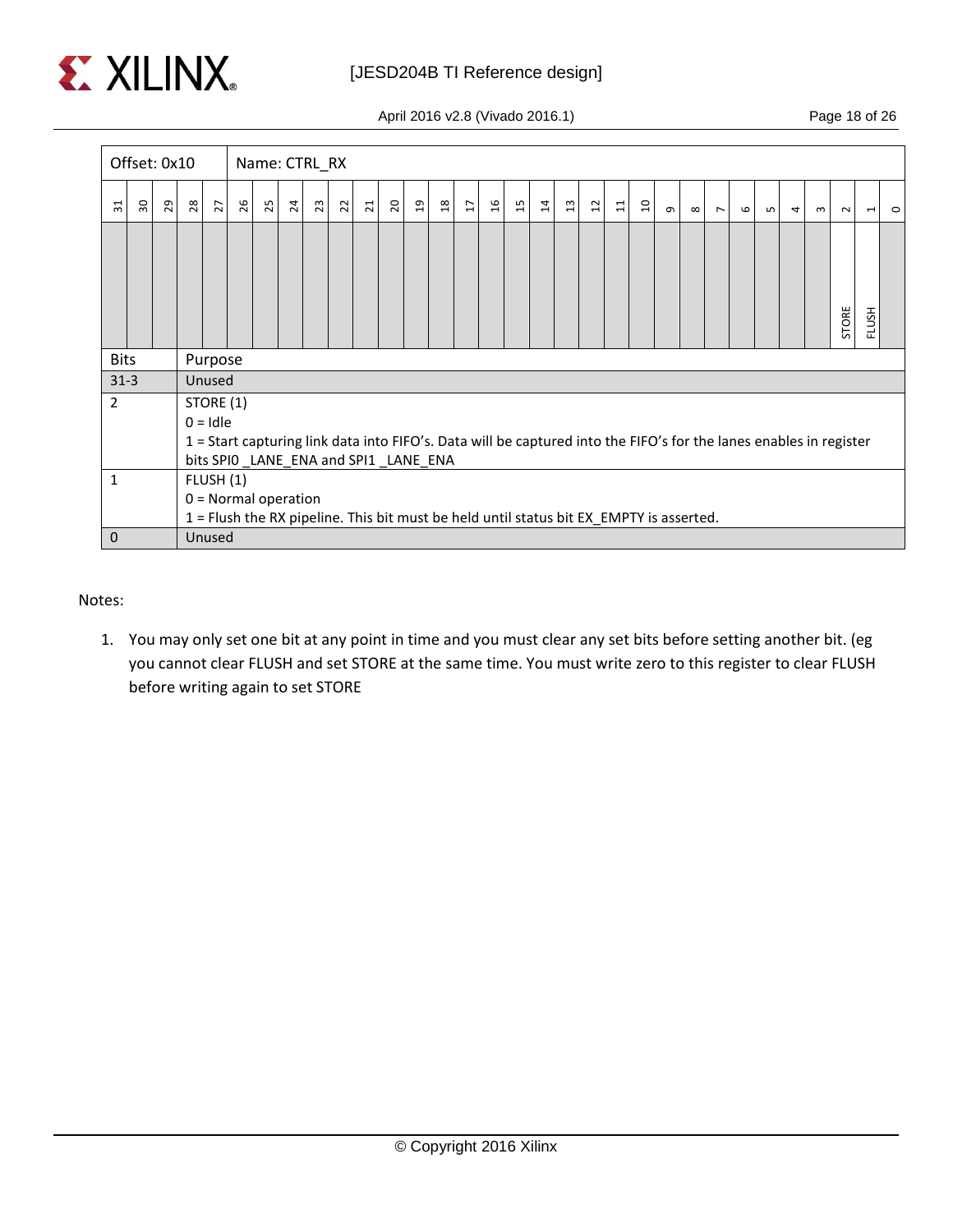

April 2016 v2.8 (Vivado 2016.1) Page 19 of 26

|             | Offset: 0x14 |         |    |                   |    | Name: CNFG_RX                                                                                                                                                                                           |                |    |                |                |               |   |               |                |                |       |                |                |                           |       |                |          |          |                |   |   |   |                                                                                                                    |        |                          |         |
|-------------|--------------|---------|----|-------------------|----|---------------------------------------------------------------------------------------------------------------------------------------------------------------------------------------------------------|----------------|----|----------------|----------------|---------------|---|---------------|----------------|----------------|-------|----------------|----------------|---------------------------|-------|----------------|----------|----------|----------------|---|---|---|--------------------------------------------------------------------------------------------------------------------|--------|--------------------------|---------|
| ಸ           | ႙ၟ           | $_{29}$ | 28 | 27                | 26 | 25                                                                                                                                                                                                      | $\overline{a}$ | 23 | $\overline{2}$ | $\overline{z}$ | $\mathcal{S}$ | g | $\frac{8}{2}$ | $\overline{u}$ | $\mathfrak{a}$ | $\Xi$ | $\overline{a}$ | $\mathfrak{a}$ | $\overline{\mathfrak{u}}$ | $\Xi$ | $\overline{a}$ | $\sigma$ | $\infty$ | $\overline{ }$ | 6 | S | 4 | $\mathsf{m}$                                                                                                       | $\sim$ | $\overline{\phantom{0}}$ | $\circ$ |
|             |              |         |    |                   |    |                                                                                                                                                                                                         |                |    |                |                |               |   |               |                |                |       |                |                |                           |       |                |          |          | SPI1 LANE ENA  |   |   |   | SPIO_LANE_ENA                                                                                                      |        |                          |         |
| <b>Bits</b> |              |         |    | Purpose<br>Unused |    |                                                                                                                                                                                                         |                |    |                |                |               |   |               |                |                |       |                |                |                           |       |                |          |          |                |   |   |   |                                                                                                                    |        |                          |         |
| $31 - 5$    |              |         |    |                   |    |                                                                                                                                                                                                         |                |    |                |                |               |   |               |                |                |       |                |                |                           |       |                |          |          |                |   |   |   |                                                                                                                    |        |                          |         |
| $7 - 4$     |              |         |    |                   |    | SPI1 LANE ENA (1)<br>and read out via SPI port 1.<br>0000 = No lanes enabled for SPI port 1<br>$0001$ = lane 1 enabled<br>$0010 =$ lane 3 enabled<br>$0100 =$ lane 5 enabled<br>$1000 =$ lane 7 enabled |                |    |                |                |               |   |               |                |                |       |                |                |                           |       |                |          |          |                |   |   |   | Individual enable bits for the SPI1 accessible lanes. These bits control which FIFO's get enabled for both capture |        |                          |         |
| $3-0$       |              |         |    |                   |    | SPIO LANE ENA (1)<br>and read out via SPI port 0.<br>$0000 = No$ lanes enabled<br>$0001$ = lane 0 enabled<br>$0010 =$ lane 2 enabled<br>$0100 =$ lane 4 enabled<br>$1000 =$ lane 6 enabled              |                |    |                |                |               |   |               |                |                |       |                |                |                           |       |                |          |          |                |   |   |   | Individual enable bit for the SPIO accessible lanes. These bits control which FIFO's get enabled for both capture  |        |                          |         |

#### Notes:

1. After configuring the lanes to be enabled for writing to over SPI. The FIFO interface must be cleared by performing a flush using register CTRL\_RX.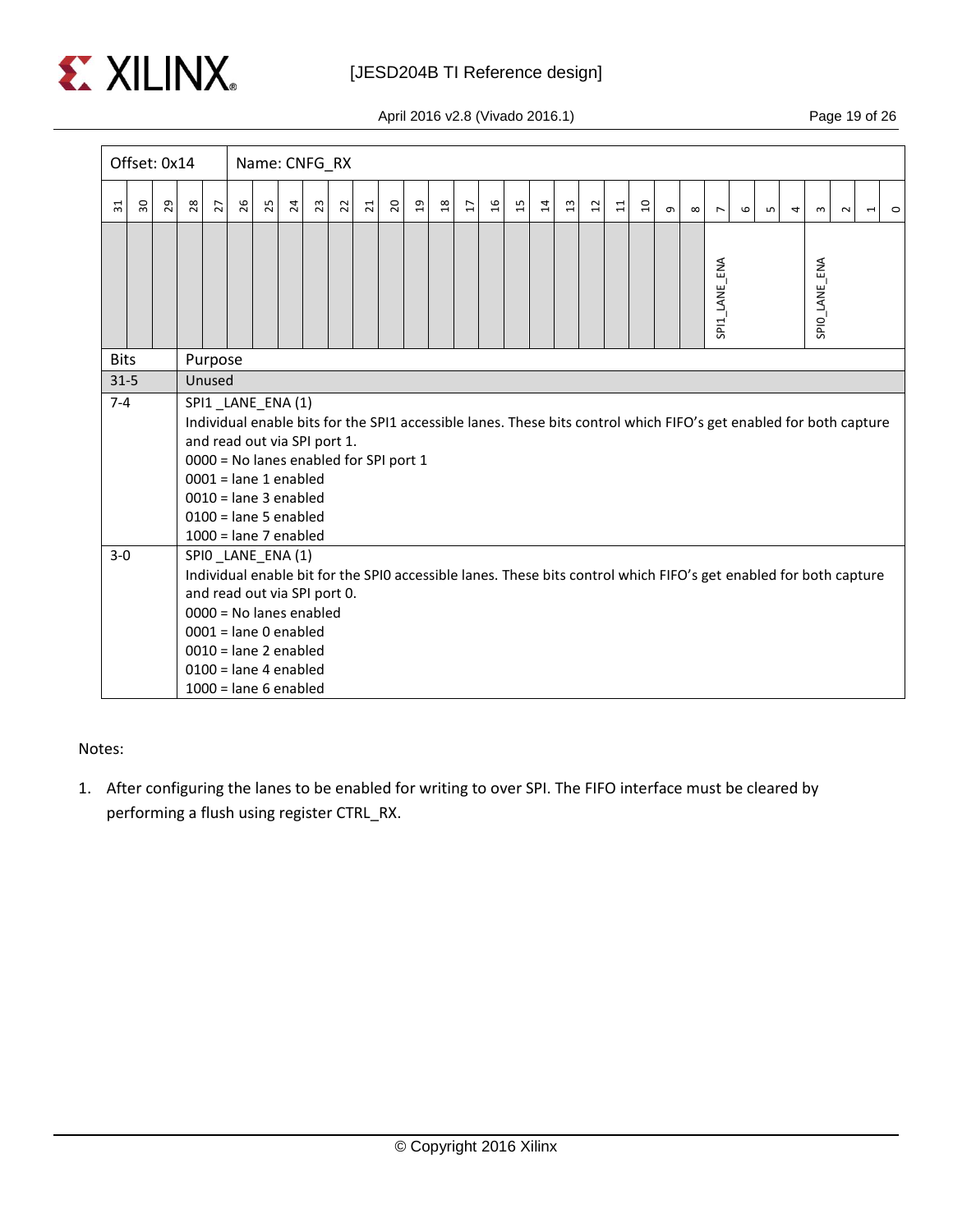

April 2016 v2.8 (Vivado 2016.1) Page 20 of 26

|             | Offset: 0x20 |    |    |                 |    | Name: CTRL_TX                             |                |    |    |                |                          |                |                |                |                                                                                                                                                              |    |          |                |                |                 |                |          |          |                |   |     |                |      |        |                          |         |
|-------------|--------------|----|----|-----------------|----|-------------------------------------------|----------------|----|----|----------------|--------------------------|----------------|----------------|----------------|--------------------------------------------------------------------------------------------------------------------------------------------------------------|----|----------|----------------|----------------|-----------------|----------------|----------|----------|----------------|---|-----|----------------|------|--------|--------------------------|---------|
| ಸ           | $30\,$       | 29 | 28 | $\overline{z}$  | 92 | 25                                        | $\overline{a}$ | 23 | S. | $\overline{z}$ | $\overline{\mathcal{L}}$ | $\overline{a}$ | $\overline{a}$ | $\overline{H}$ | 9t                                                                                                                                                           | 15 | $\sharp$ | $\mathfrak{a}$ | $\mathfrak{a}$ | $\overline{11}$ | $\overline{a}$ | $\sigma$ | $\infty$ | $\overline{ }$ | 6 | LO. | $\overline{4}$ | ന    | $\sim$ | $\overline{\phantom{0}}$ | $\circ$ |
|             |              |    |    |                 |    |                                           |                |    |    |                |                          |                |                |                |                                                                                                                                                              |    |          |                |                |                 |                |          |          |                |   |     |                | PLAY | STORE  | FLUSH                    |         |
| <b>Bits</b> |              |    |    | Purpose         |    |                                           |                |    |    |                |                          |                |                |                |                                                                                                                                                              |    |          |                |                |                 |                |          |          |                |   |     |                |      |        |                          |         |
| $31 - 4$    |              |    |    | Unused          |    |                                           |                |    |    |                |                          |                |                |                |                                                                                                                                                              |    |          |                |                |                 |                |          |          |                |   |     |                |      |        |                          |         |
| 3           |              |    |    | <b>PLAY (1)</b> |    |                                           |                |    |    |                |                          |                |                |                |                                                                                                                                                              |    |          |                |                |                 |                |          |          |                |   |     |                |      |        |                          |         |
|             |              |    |    | $0 = IDLE$      |    |                                           |                |    |    |                |                          |                |                |                |                                                                                                                                                              |    |          |                |                |                 |                |          |          |                |   |     |                |      |        |                          |         |
| 2           |              |    |    |                 |    |                                           |                |    |    |                |                          |                |                |                | 1 = Enable output from data samples block into JESD204B TX core.                                                                                             |    |          |                |                |                 |                |          |          |                |   |     |                |      |        |                          |         |
|             |              |    |    | STORE (1)       |    | $0 =$ Idle and reset RAM write addresses. |                |    |    |                |                          |                |                |                |                                                                                                                                                              |    |          |                |                |                 |                |          |          |                |   |     |                |      |        |                          |         |
|             |              |    |    |                 |    |                                           |                |    |    |                |                          |                |                |                | 1 = Start storing SPI sample data into RAM's. Data will be captured into the RAM's for the lanes enables in<br>register bits SPIO_LANE_ENA and SPI1_LANE_ENA |    |          |                |                |                 |                |          |          |                |   |     |                |      |        |                          |         |
| 1           |              |    |    | FLUSH (1)       |    |                                           |                |    |    |                |                          |                |                |                |                                                                                                                                                              |    |          |                |                |                 |                |          |          |                |   |     |                |      |        |                          |         |
|             |              |    |    |                 |    | $0 = Normal operation$                    |                |    |    |                |                          |                |                |                |                                                                                                                                                              |    |          |                |                |                 |                |          |          |                |   |     |                |      |        |                          |         |
|             |              |    |    |                 |    |                                           |                |    |    |                |                          |                |                |                | 1 = Flush the TX pipeline. This bit must be held until status bit TX_EMPTY is asserted.                                                                      |    |          |                |                |                 |                |          |          |                |   |     |                |      |        |                          |         |
| $\mathbf 0$ |              |    |    | Unused          |    |                                           |                |    |    |                |                          |                |                |                |                                                                                                                                                              |    |          |                |                |                 |                |          |          |                |   |     |                |      |        |                          |         |

#### Notes:

1. You may only set one bit at any point in time and you must clear any set bits before setting another bit. (eg you cannot clear FLUSH and set STORE at the same time. You must write zero to this register to clear FLUSH before writing again to set STORE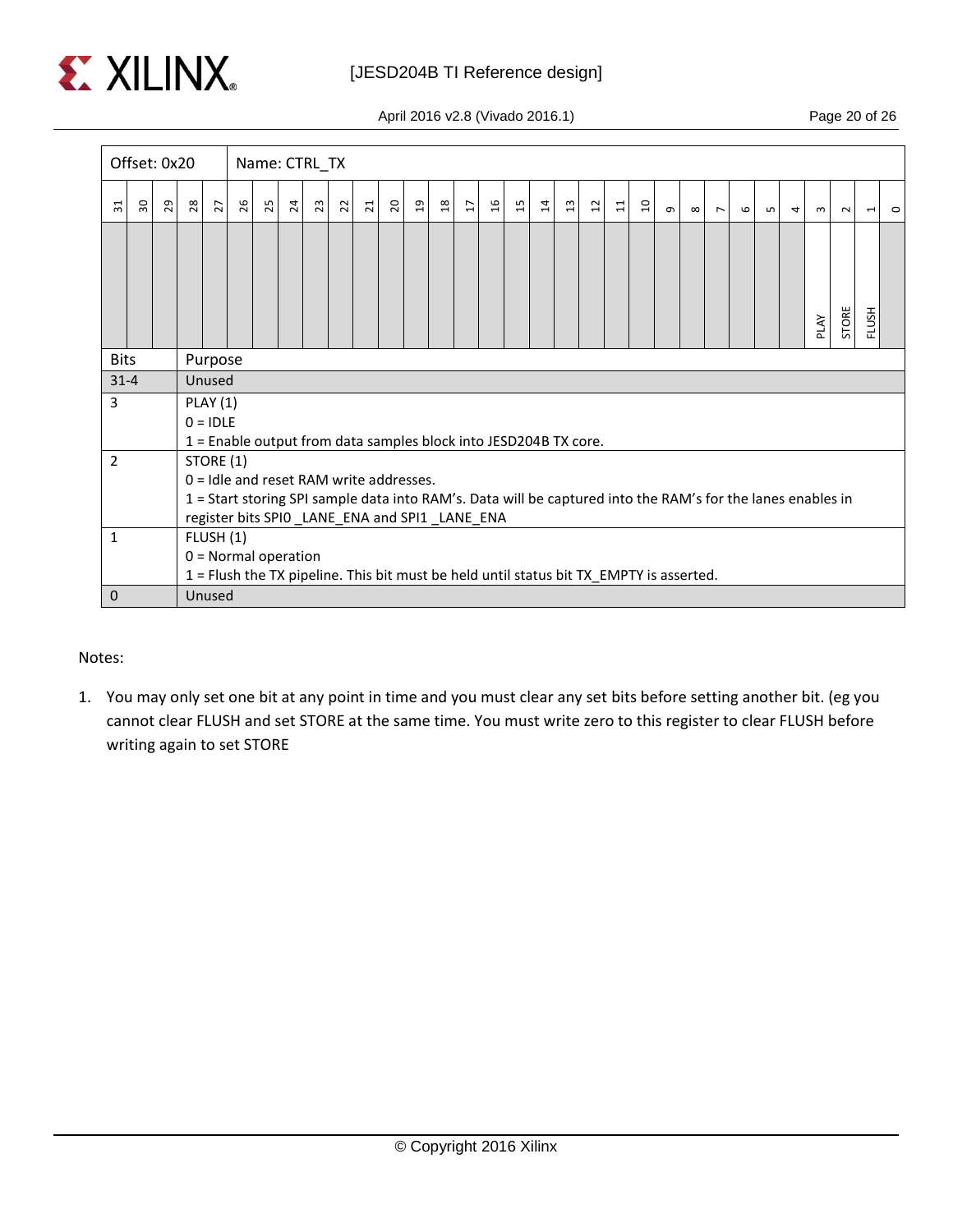

April 2016 v2.8 (Vivado 2016.1) Page 21 of 26

|             | Offset: 0x24 |    |    |                   |    |    | Name: CNFG_TX                                                                                                                                             |    |                |                                        |               |                |              |                |                |                |                |                |                           |       |                |          |          |                |               |   |   |                                                                                                                    |               |                          |         |
|-------------|--------------|----|----|-------------------|----|----|-----------------------------------------------------------------------------------------------------------------------------------------------------------|----|----------------|----------------------------------------|---------------|----------------|--------------|----------------|----------------|----------------|----------------|----------------|---------------------------|-------|----------------|----------|----------|----------------|---------------|---|---|--------------------------------------------------------------------------------------------------------------------|---------------|--------------------------|---------|
| ಸ           | ဥ္က          | 29 | 28 | 27                | 26 | 25 | $\overline{a}$                                                                                                                                            | 23 | $\overline{2}$ | $\overline{z}$                         | $\mathcal{L}$ | $\overline{a}$ | $\mathbf{a}$ | $\overline{u}$ | $\mathfrak{g}$ | $\overline{1}$ | $\overline{1}$ | $\mathfrak{a}$ | $\overline{\mathfrak{u}}$ | $\Xi$ | $\overline{a}$ | $\sigma$ | $\infty$ | $\overline{ }$ | $\circ$       | S | 4 | ന                                                                                                                  | $\sim$        | $\overline{\phantom{0}}$ | $\circ$ |
|             |              |    |    |                   |    |    |                                                                                                                                                           |    |                |                                        |               |                |              |                |                |                |                |                |                           |       |                |          |          |                | SPI1 LANE ENA |   |   |                                                                                                                    | SPIO_LANE_ENA |                          |         |
| <b>Bits</b> |              |    |    | Purpose<br>Unused |    |    |                                                                                                                                                           |    |                |                                        |               |                |              |                |                |                |                |                |                           |       |                |          |          |                |               |   |   |                                                                                                                    |               |                          |         |
| $31 - 8$    |              |    |    |                   |    |    |                                                                                                                                                           |    |                |                                        |               |                |              |                |                |                |                |                |                           |       |                |          |          |                |               |   |   |                                                                                                                    |               |                          |         |
| $7 - 4$     |              |    |    | port 1.           |    |    | SPI1_LANE_ENA(2)<br>$0001$ = lane 1 enabled<br>$0010 =$ lane 3 enabled<br>$0100 =$ lane 5 enabled<br>$1000 =$ lane 7 enabled                              |    |                | 0000 = No lanes enabled for SPI port 1 |               |                |              |                |                |                |                |                |                           |       |                |          |          |                |               |   |   | Individual enable bit for SPI1 accessible lanes. These bits control which ram blocks get enabled for write via SPI |               |                          |         |
| $3-0$       |              |    |    | port 0            |    |    | SPIO_LANE_ENA(2)<br>$0000 = No$ lanes enabled<br>$0001$ = lane 0 enabled<br>$0010 =$ lane 2 enabled<br>$0100 =$ lane 4 enabled<br>$1000 =$ lane 6 enabled |    |                |                                        |               |                |              |                |                |                |                |                |                           |       |                |          |          |                |               |   |   | Individual enable bit for SPIO accessible lanes. These bits control which ram blocks get enabled for write via SPI |               |                          |         |

Notes:

- 1. After selecting Pattern or Data output the PLAY bit must be set in register CTRL\_TX to enable the output.
- 2. After configuring the lanes to be enabled for writing to over SPI. The RAM interface must be cleared by performing a flush using register CTRL\_RX.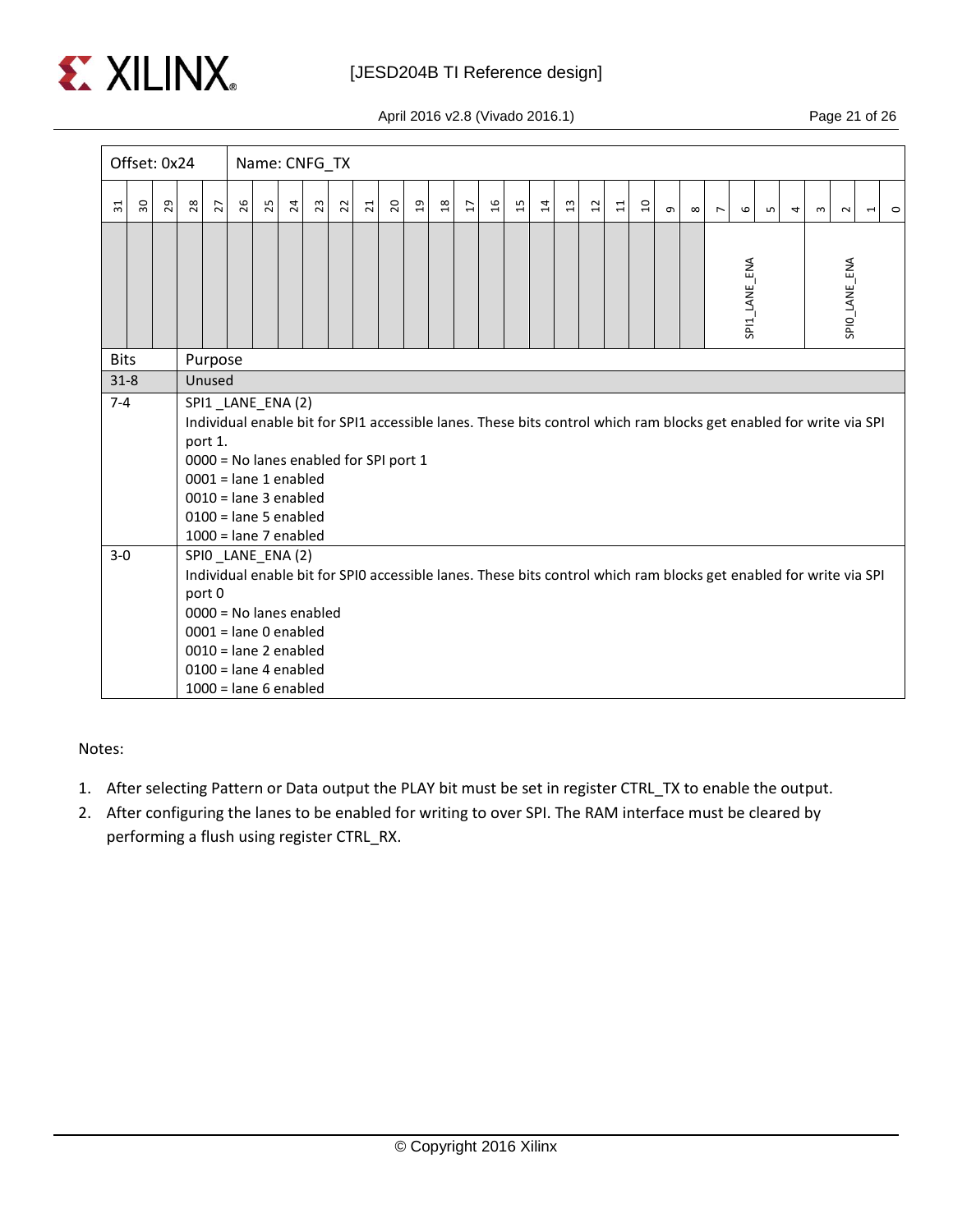

April 2016 v2.8 (Vivado 2016.1) Page 22 of 26

|             | Offset: 0x40 |    |    |                |             |    |    |    | Name: CTRL_JESD         |                |                                                                                    |   |                |                |    |    |           |                |   |       |                |          |          |                |   |     |                |          |        |                          |               |
|-------------|--------------|----|----|----------------|-------------|----|----|----|-------------------------|----------------|------------------------------------------------------------------------------------|---|----------------|----------------|----|----|-----------|----------------|---|-------|----------------|----------|----------|----------------|---|-----|----------------|----------|--------|--------------------------|---------------|
| ಸ           | ႙            | 29 | 28 | $\overline{z}$ | 26          | 25 | 24 | 23 | $\overline{\mathbf{z}}$ | $\overline{z}$ | $\mathcal{S}$                                                                      | g | $\frac{8}{10}$ | $\overline{L}$ | 9t | 15 | $\vec{a}$ | $\mathfrak{a}$ | 5 | $\Xi$ | $\overline{a}$ | $\sigma$ | $\infty$ | $\overline{ }$ | G | LO. | $\overline{4}$ | $\omega$ | $\sim$ | $\overline{\phantom{0}}$ | $\circ$       |
|             |              |    |    |                |             |    |    |    |                         |                |                                                                                    |   |                |                |    |    |           |                |   |       |                |          |          |                |   |     |                |          |        | <b>DRPGO</b>             | RESET<br>JESD |
| <b>Bits</b> |              |    |    | Purpose        |             |    |    |    |                         |                |                                                                                    |   |                |                |    |    |           |                |   |       |                |          |          |                |   |     |                |          |        |                          |               |
| $31 - 2$    |              |    |    | Unused         |             |    |    |    |                         |                |                                                                                    |   |                |                |    |    |           |                |   |       |                |          |          |                |   |     |                |          |        |                          |               |
| 1           |              |    |    | DRPGO:         |             |    |    |    |                         |                |                                                                                    |   |                |                |    |    |           |                |   |       |                |          |          |                |   |     |                |          |        |                          |               |
|             |              |    |    |                |             |    |    |    |                         |                | Write 1 to this bit to initiate reprogramming of the line rate settings (1)(2)(3). |   |                |                |    |    |           |                |   |       |                |          |          |                |   |     |                |          |        |                          |               |
| 0           |              |    |    |                | JESD RESET: |    |    |    |                         |                |                                                                                    |   |                |                |    |    |           |                |   |       |                |          |          |                |   |     |                |          |        |                          |               |
|             |              |    |    |                |             |    |    |    |                         |                | Write 1 to this bit put the JESD204 cores and the transceivers into reset state.   |   |                |                |    |    |           |                |   |       |                |          |          |                |   |     |                |          |        |                          |               |

Notes:

- 1. Registers CNFG\_JESD\_RATE, CNFG\_JESD\_REG1 and CNFG\_JESD2 must be set before setting this bit.
- 2. JESD\_RESET must be asserted before and while this bit is set.
- 3. Full setup process is as follows:
	- Assert JESD\_RESET
	- Program CNFG\_JESD\_RATE, CNFG\_JESD\_REG1 and CNFG\_JESD2.
	- Program RX core via BANK 1 or TX core registers via BANK 2
	- Assert DRPGO, with JESD\_RESET still asserted.
	- Clear JESD\_RESET.
	- Verify TX or RX \_RST\_DONE and \_SYNC.

Now the DATA\_BLOCK may be used.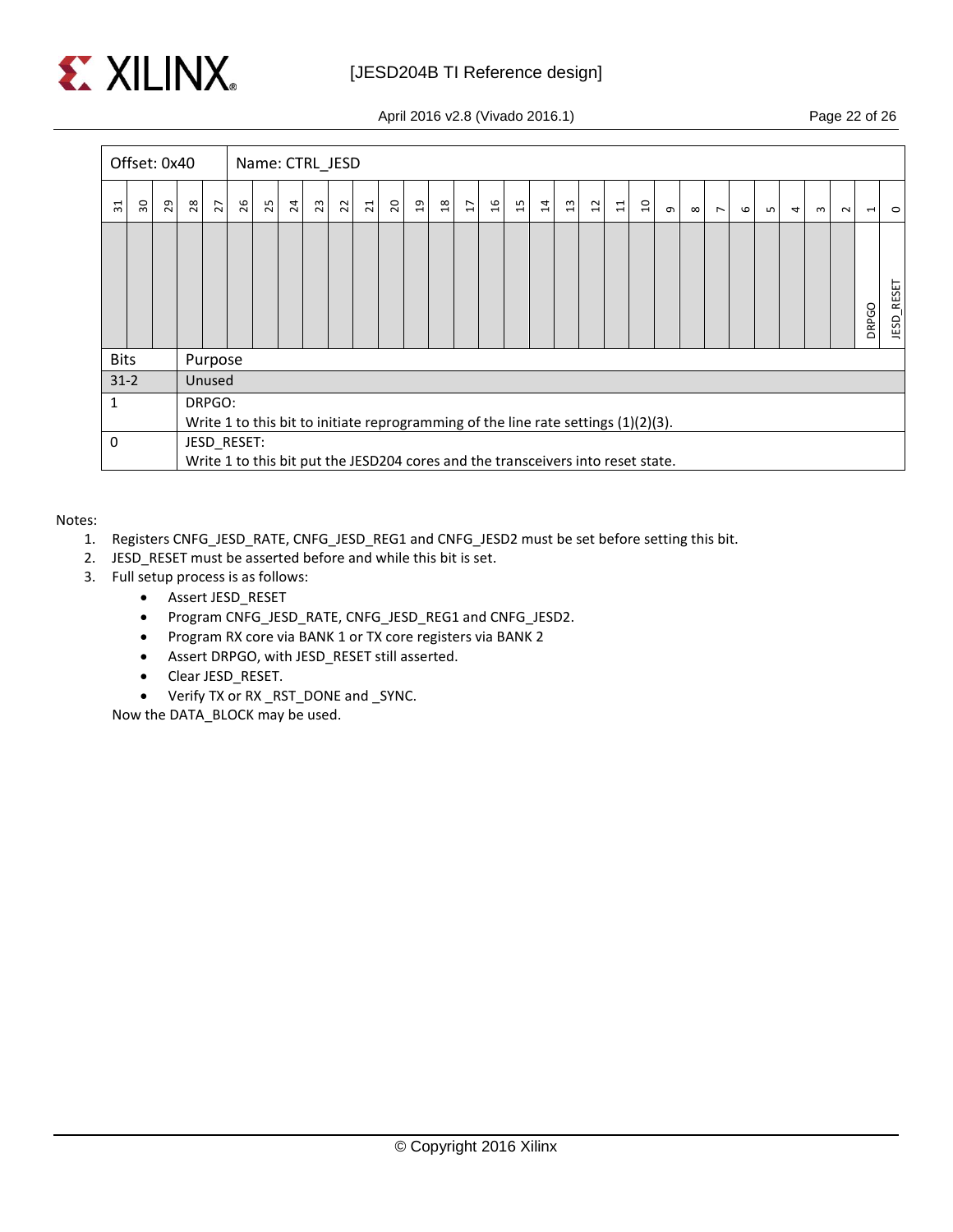

April 2016 v2.8 (Vivado 2016.1) Page 23 of 26

|             | Offset: 0x44                                                         |                                                                       |                                              |                |            |    | Name: CNFG_JESD_RATE                                                |                         |                |                |                 |                |                         |                    |               |                 |          |                         |                |       |                |          |                |                        |   |   |              |                 |                                     |  |
|-------------|----------------------------------------------------------------------|-----------------------------------------------------------------------|----------------------------------------------|----------------|------------|----|---------------------------------------------------------------------|-------------------------|----------------|----------------|-----------------|----------------|-------------------------|--------------------|---------------|-----------------|----------|-------------------------|----------------|-------|----------------|----------|----------------|------------------------|---|---|--------------|-----------------|-------------------------------------|--|
| ಸ           | $30^{\circ}$                                                         | 29                                                                    | 28                                           | $\overline{z}$ | 26         | 25 | $\overline{24}$                                                     | 23                      | $\overline{2}$ | $\overline{z}$ | $\overline{20}$ | $\mathfrak{g}$ | $\mathbf{\mathfrak{A}}$ | $\overline{u}$     | $\frac{9}{2}$ | $\overline{15}$ | $\sharp$ | $\mathfrak{a}$          | $\overline{1}$ | $\Xi$ | $\overline{a}$ | $\sigma$ | $\infty$       | $\overline{ }$         | 6 | S | $\mathsf{m}$ | $\sim$          | $\circ$<br>$\overline{\phantom{0}}$ |  |
| BYPASS      |                                                                      |                                                                       |                                              |                |            |    |                                                                     |                         |                |                |                 |                |                         |                    | CLK<br>DVA    |                 |          |                         |                |       |                |          |                | FULL BAND              |   |   |              | <b>SUB BAND</b> |                                     |  |
| <b>Bits</b> |                                                                      |                                                                       | Purpose                                      |                |            |    |                                                                     |                         |                |                |                 |                |                         |                    |               |                 |          |                         |                |       |                |          |                |                        |   |   |              |                 |                                     |  |
| 31          |                                                                      | <b>BYPASS:</b><br>Must be set to zero.                                |                                              |                |            |    |                                                                     |                         |                |                |                 |                |                         |                    |               |                 |          |                         |                |       |                |          |                |                        |   |   |              |                 |                                     |  |
|             | $30-17$                                                              | Unused                                                                |                                              |                |            |    |                                                                     |                         |                |                |                 |                |                         |                    |               |                 |          |                         |                |       |                |          |                |                        |   |   |              |                 |                                     |  |
| 16          |                                                                      | DIV4_CLK:                                                             |                                              |                |            |    |                                                                     |                         |                |                |                 |                |                         |                    |               |                 |          |                         |                |       |                |          |                |                        |   |   |              |                 |                                     |  |
|             |                                                                      |                                                                       |                                              |                |            |    | $0 = LMK04828$ clk.<br>1 = Use internal LMK04828 clock divided by 4 |                         |                |                |                 |                |                         |                    |               |                 |          |                         |                |       |                |          |                |                        |   |   |              |                 |                                     |  |
|             |                                                                      |                                                                       |                                              |                |            |    |                                                                     |                         |                |                |                 |                |                         |                    |               |                 |          |                         |                |       |                |          |                |                        |   |   |              |                 |                                     |  |
| 15:8        |                                                                      |                                                                       | Unused                                       |                |            |    |                                                                     |                         |                |                |                 |                |                         |                    |               |                 |          |                         |                |       |                |          |                |                        |   |   |              |                 |                                     |  |
| 7:0         |                                                                      |                                                                       |                                              |                | FULL BAND: |    |                                                                     | Range                   |                |                |                 |                |                         | Core Clk select(1) |               |                 |          | Line rate / Ref Clk (2) |                |       |                |          |                | Ref Clk / Core Clk (3) |   |   |              |                 |                                     |  |
|             |                                                                      |                                                                       | $1.0G \rightarrow 1.6G$<br>$0 =$<br>DIV4_CLK |                |            |    |                                                                     |                         |                |                |                 |                |                         |                    | 10            |                 |          |                         |                |       | $\mathbf{1}$   |          |                |                        |   |   |              |                 |                                     |  |
|             |                                                                      | $1.6G \rightarrow 3.2G$<br>$1 =$                                      |                                              |                |            |    |                                                                     |                         |                |                |                 |                | DIV4_CLK                |                    |               |                 | 10       |                         |                |       |                |          | $\mathbf 1$    |                        |   |   |              |                 |                                     |  |
|             |                                                                      |                                                                       | $2 =$                                        |                |            |    |                                                                     | $3.2G \rightarrow 6.6G$ |                |                |                 | LMK04828       |                         |                    |               |                 |          | 20                      |                |       |                |          | $\overline{2}$ |                        |   |   |              |                 |                                     |  |
|             | $\overline{2}$<br>$3 =$<br>$6.6G \rightarrow 8.0G$<br>LMK04828<br>20 |                                                                       |                                              |                |            |    |                                                                     |                         |                |                |                 |                |                         |                    |               |                 |          |                         |                |       |                |          |                |                        |   |   |              |                 |                                     |  |
|             |                                                                      | $\overline{2}$<br>$4 =$<br>20<br>$9.8G \rightarrow 10.3G$<br>LMK04828 |                                              |                |            |    |                                                                     |                         |                |                |                 |                |                         |                    |               |                 |          |                         |                |       |                |          |                |                        |   |   |              |                 |                                     |  |
| $3 - 0$     |                                                                      |                                                                       | SUB_BAND:                                    |                |            |    |                                                                     |                         |                |                |                 |                |                         |                    |               |                 |          |                         |                |       |                |          |                |                        |   |   |              |                 |                                     |  |
|             |                                                                      |                                                                       | Unused at this time.                         |                |            |    |                                                                     |                         |                |                |                 |                |                         |                    |               |                 |          |                         |                |       |                |          |                |                        |   |   |              |                 |                                     |  |

- 1. Set DIV4\_CLK in this register.
- 2. At low rates Ref Clk = (Line Rate / 10). At high rates Ref Clk = (Line Rate / 20) to avoid violating max Ref Clock rate.
- 3. Set to 2 when the required core clock is within the LMK04828 range. At lower rates the Core Clk divider setting must equal the Ref Clock divider setting. The additional required core clock division is then done within the FPGA.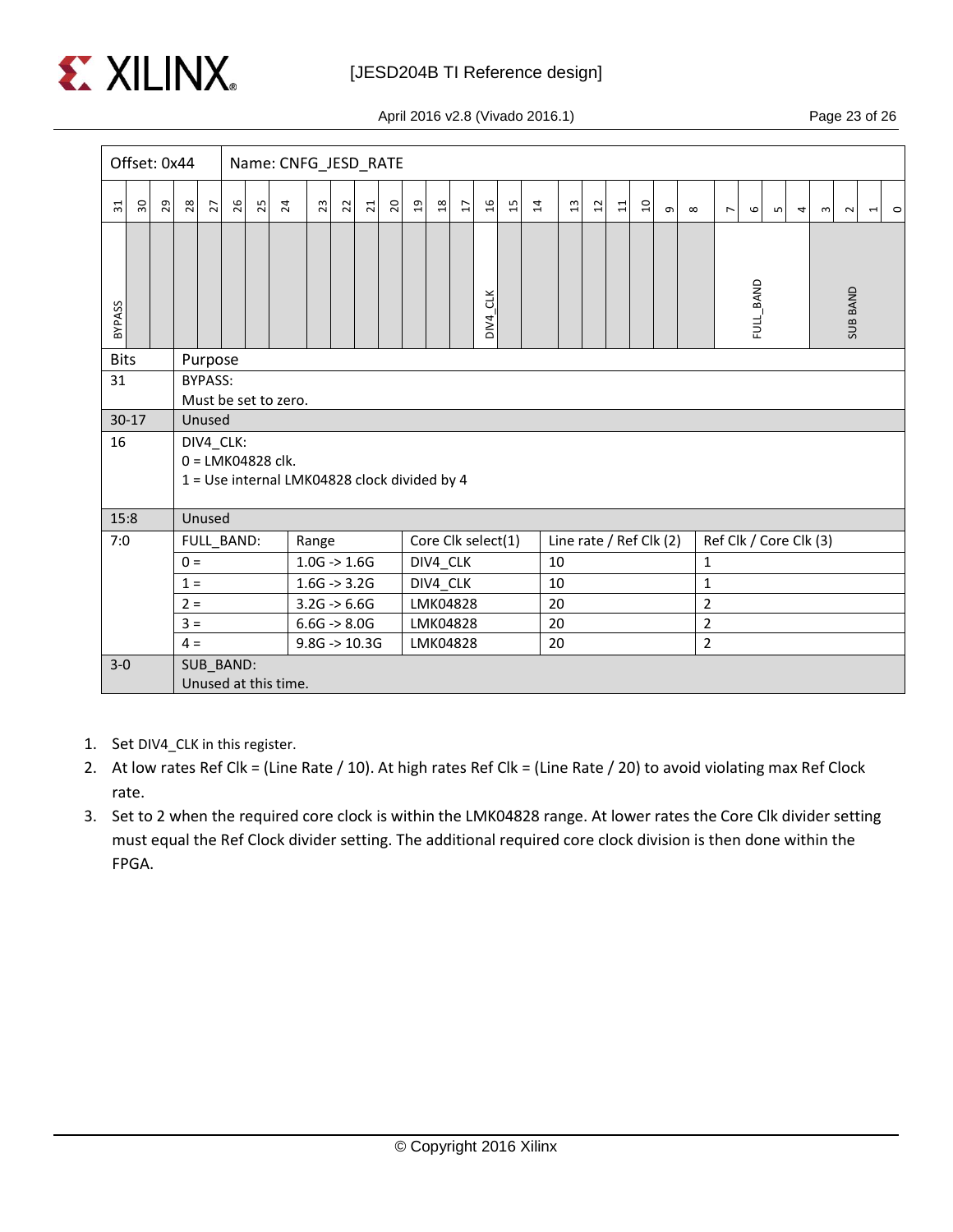

April 2016 v2.8 (Vivado 2016.1) Page 24 of 26

|                 | Offset: 0x48 |                   |    |                        |    | Name: CNFG_JESD_REG1                                                        |                 |    |                |                 |                |                |      |                |                |    |    |    |                 |                 |                |          |          |                |   |                 |   |          |        |                |         |
|-----------------|--------------|-------------------|----|------------------------|----|-----------------------------------------------------------------------------|-----------------|----|----------------|-----------------|----------------|----------------|------|----------------|----------------|----|----|----|-----------------|-----------------|----------------|----------|----------|----------------|---|-----------------|---|----------|--------|----------------|---------|
| $\overline{31}$ | 30           | 29                | 28 | 27                     | 26 | 25                                                                          | $\overline{24}$ | 23 | $\overline{2}$ | $\overline{21}$ | $\overline{c}$ | $\mathfrak{a}$ | $18$ | $\overline{L}$ | $\mathfrak{a}$ | 15 | 14 | 13 | $\overline{12}$ | $\overline{11}$ | $\overline{a}$ | $\sigma$ | $\infty$ | $\overline{ }$ | G | LO <sub>1</sub> | 4 | $\omega$ | $\sim$ | $\blacksquare$ | $\circ$ |
|                 |              |                   |    |                        |    |                                                                             |                 |    |                |                 |                |                |      |                |                |    |    |    |                 |                 |                |          |          |                |   |                 |   |          |        |                |         |
|                 |              |                   |    | INVSYNC<br><b>MODE</b> |    |                                                                             |                 |    |                |                 |                |                |      |                |                |    |    |    |                 |                 |                |          |          |                |   |                 |   |          |        |                |         |
| <b>Bits</b>     |              |                   |    | Purpose                |    |                                                                             |                 |    |                |                 |                |                |      |                |                |    |    |    |                 |                 |                |          |          |                |   |                 |   |          |        |                |         |
| $31 - 17$       |              |                   |    | Unused                 |    |                                                                             |                 |    |                |                 |                |                |      |                |                |    |    |    |                 |                 |                |          |          |                |   |                 |   |          |        |                |         |
| 16              |              |                   |    | <b>INVSYNC:</b>        |    | Write 1 to invert the JESD204B SYNC output. This is required for ADS42JB69. |                 |    |                |                 |                |                |      |                |                |    |    |    |                 |                 |                |          |          |                |   |                 |   |          |        |                |         |
| 15:2            |              |                   |    | Unused                 |    |                                                                             |                 |    |                |                 |                |                |      |                |                |    |    |    |                 |                 |                |          |          |                |   |                 |   |          |        |                |         |
| 1:0             |              |                   |    | MODE:<br>$0 = OFF$     |    |                                                                             |                 |    |                |                 |                |                |      |                |                |    |    |    |                 |                 |                |          |          |                |   |                 |   |          |        |                |         |
|                 |              | $1 = ADC$         |    |                        |    |                                                                             |                 |    |                |                 |                |                |      |                |                |    |    |    |                 |                 |                |          |          |                |   |                 |   |          |        |                |         |
|                 |              | $2 = DAC$         |    |                        |    |                                                                             |                 |    |                |                 |                |                |      |                |                |    |    |    |                 |                 |                |          |          |                |   |                 |   |          |        |                |         |
|                 |              | $3 = ADC$ and DAC |    |                        |    |                                                                             |                 |    |                |                 |                |                |      |                |                |    |    |    |                 |                 |                |          |          |                |   |                 |   |          |        |                |         |

| Offset: 0x4C |           |                                                                                   |                                                                                                          |         |                          |                |  | Name: CNFG_JESD_REG2 |  |  |  |  |               |   |               |    |                |                |                           |       |   |               |          |                |         |   |   |              |        |                          |         |
|--------------|-----------|-----------------------------------------------------------------------------------|----------------------------------------------------------------------------------------------------------|---------|--------------------------|----------------|--|----------------------|--|--|--|--|---------------|---|---------------|----|----------------|----------------|---------------------------|-------|---|---------------|----------|----------------|---------|---|---|--------------|--------|--------------------------|---------|
| ಸ            | 50        | $_{29}$                                                                           | 26<br>$\Omega$<br>$28$<br>25<br>$\overline{a}$<br>23<br>$\overline{\mathbf{z}}$<br>$\overline{21}$<br>27 |         |                          |                |  |                      |  |  |  |  | $\frac{8}{3}$ | H | 9t            | 15 | $\overline{1}$ | $\mathfrak{a}$ | $\overline{\mathfrak{u}}$ | $\Xi$ | a | $\sigma$      | $\infty$ | $\overline{ }$ | $\circ$ | ഗ | 4 | $\mathsf{m}$ | $\sim$ | $\overline{\phantom{0}}$ | $\circ$ |
|              |           | GT_TXPOSTCURSER                                                                   |                                                                                                          |         |                          | GT_TXPRECURSER |  |                      |  |  |  |  | GT_TXDIFFCTRL |   | GT_TXPOLARITY |    |                |                |                           |       |   | GT_RXPOLARITY |          |                |         |   |   |              |        |                          |         |
| <b>Bits</b>  |           |                                                                                   |                                                                                                          | Purpose |                          |                |  |                      |  |  |  |  |               |   |               |    |                |                |                           |       |   |               |          |                |         |   |   |              |        |                          |         |
|              | 31-30     |                                                                                   |                                                                                                          | Unused  |                          |                |  |                      |  |  |  |  |               |   |               |    |                |                |                           |       |   |               |          |                |         |   |   |              |        |                          |         |
|              | 29-25     |                                                                                   |                                                                                                          |         | GT_TXPOSTCURSER          |                |  |                      |  |  |  |  |               |   |               |    |                |                |                           |       |   |               |          |                |         |   |   |              |        |                          |         |
|              |           |                                                                                   |                                                                                                          |         | See [3] for explanation. |                |  |                      |  |  |  |  |               |   |               |    |                |                |                           |       |   |               |          |                |         |   |   |              |        |                          |         |
|              | $24 - 20$ |                                                                                   | GT TXPOSTCURSER                                                                                          |         |                          |                |  |                      |  |  |  |  |               |   |               |    |                |                |                           |       |   |               |          |                |         |   |   |              |        |                          |         |
|              |           |                                                                                   | See [3] for explanation.                                                                                 |         |                          |                |  |                      |  |  |  |  |               |   |               |    |                |                |                           |       |   |               |          |                |         |   |   |              |        |                          |         |
|              | 19-16     | GT_TXPRECURSER                                                                    |                                                                                                          |         |                          |                |  |                      |  |  |  |  |               |   |               |    |                |                |                           |       |   |               |          |                |         |   |   |              |        |                          |         |
|              |           |                                                                                   | See [3] for explanation.                                                                                 |         |                          |                |  |                      |  |  |  |  |               |   |               |    |                |                |                           |       |   |               |          |                |         |   |   |              |        |                          |         |
| $15 - 8$     |           | <b>GT TXDIFFCTRL</b><br>See [3] for explanation. Note 1-bit per transceiver lane. |                                                                                                          |         |                          |                |  |                      |  |  |  |  |               |   |               |    |                |                |                           |       |   |               |          |                |         |   |   |              |        |                          |         |
| $7-0$        |           | GT RXPOLARITY                                                                     |                                                                                                          |         |                          |                |  |                      |  |  |  |  |               |   |               |    |                |                |                           |       |   |               |          |                |         |   |   |              |        |                          |         |
|              |           | See [3] for explanation. Note 1-bit per transceiver lane.                         |                                                                                                          |         |                          |                |  |                      |  |  |  |  |               |   |               |    |                |                |                           |       |   |               |          |                |         |   |   |              |        |                          |         |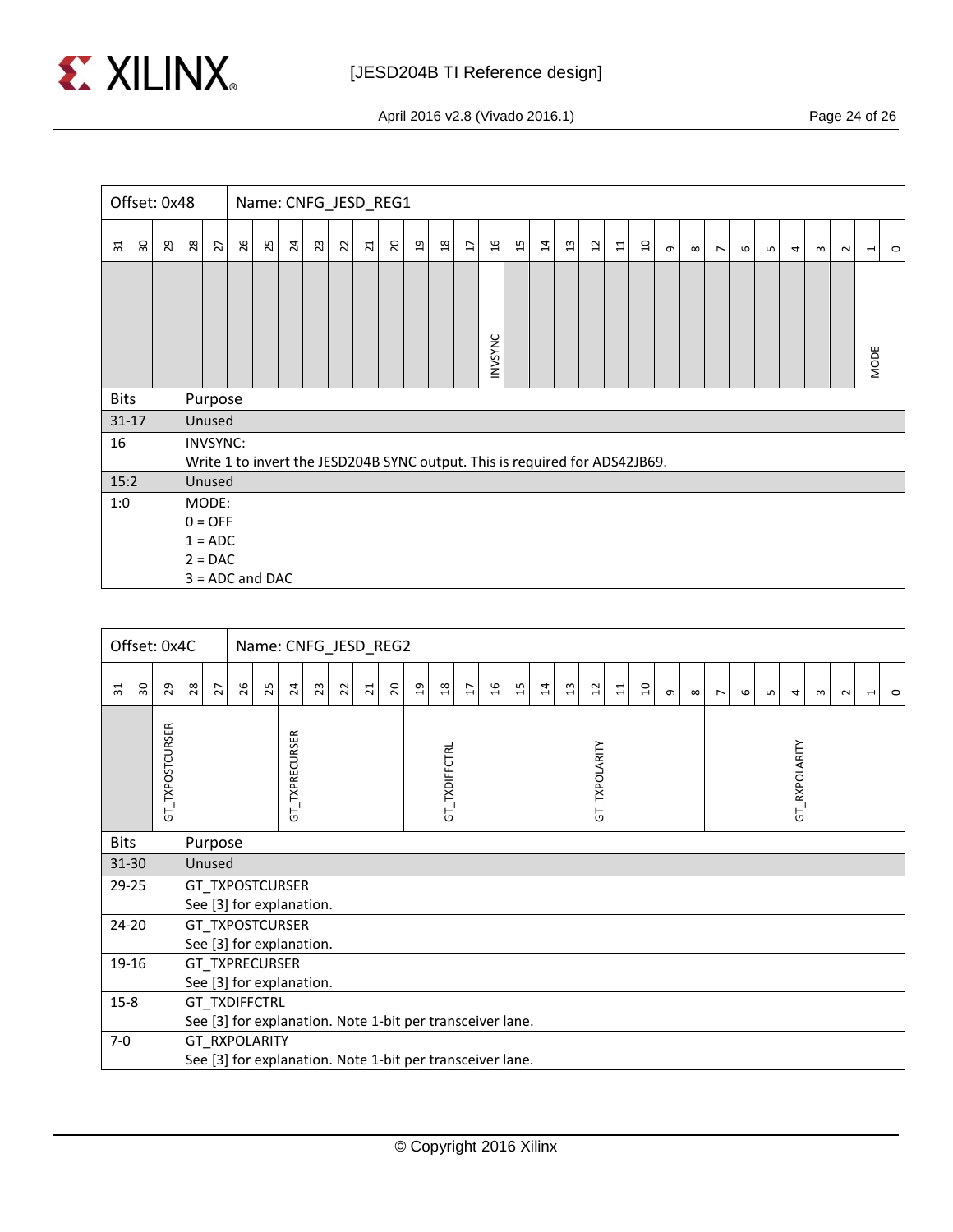

April 2016 v2.8 (Vivado 2016.1) Page 25 of 26

### <span id="page-24-0"></span>**Bank 1 Registers**

This section details the registers used to configure and control the JESD204B Receiver IP. All addresses are specified as offsets from bank 1 base address.

See [2] register addresses and definitions.

### <span id="page-24-1"></span>**Bank 2 Registers**

This section details the registers used to configure and control the JESD204B TX IP. All addresses are specified as offsets from bank 2 base address.

See [2] for register addresses and definitions.